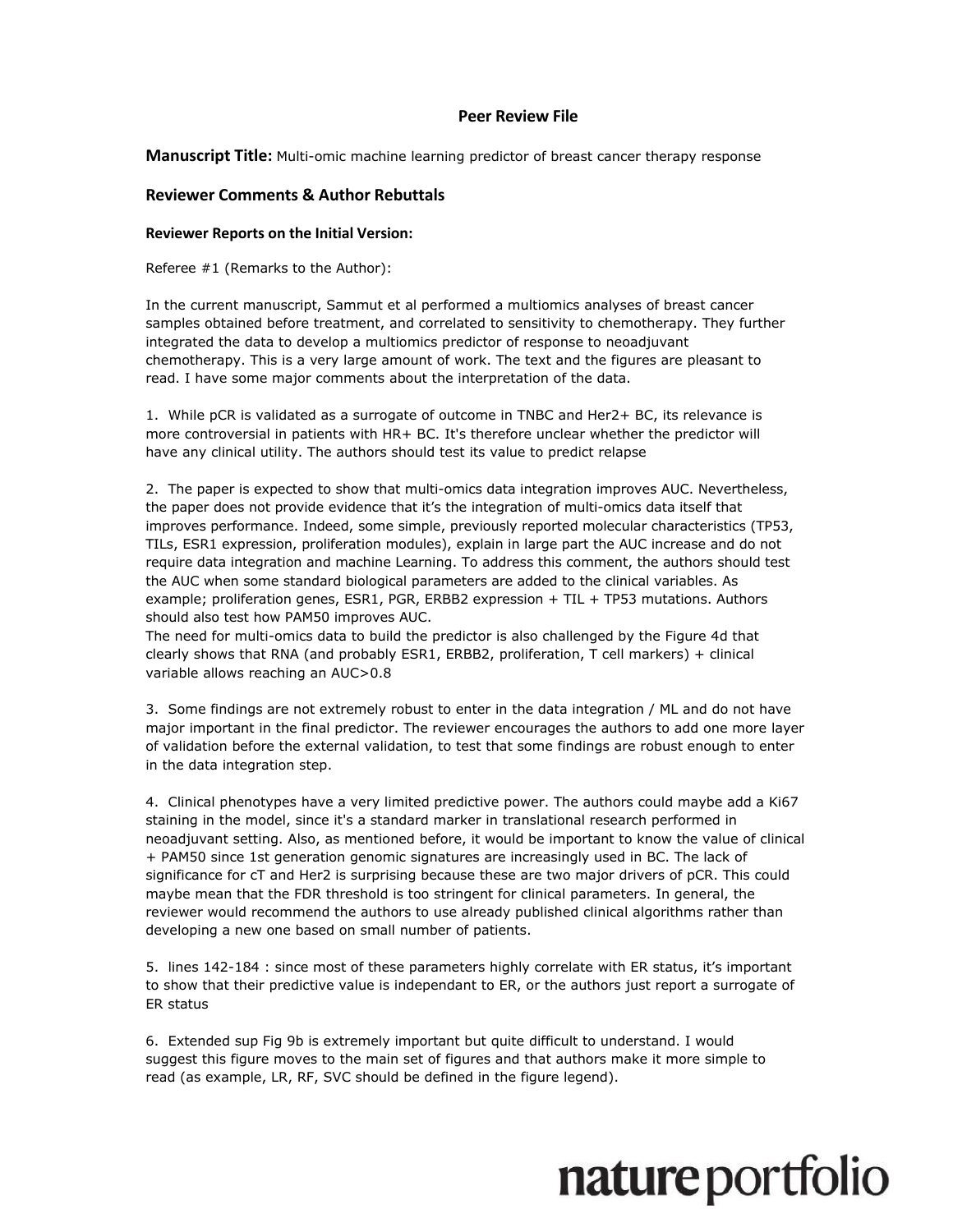7. Figure 1 : The flow between step 1 and 2 unclear if the reader starts the paper by reading figure 1. Do the authors integrate only the factors significant in univariate ? or do they integrate all parameters ?

8. Figure 4e : the goal of neoadj therapy is to allow breast conserving surgery, so there is no reason to deny NAT if a patient is predicted to have clinical response without pCR.

9. Variables related to therapies should be removed from the model since they can't be used as a predictor in a prospective setting

Referee #2 (Remarks to the Author):

A. Summary of key results.

This interesting study uses a multi-platform and multi-OMICS approach to predict complete pathologic response at surgery in a cohort of breast cancer patients who receive neo-adjuvant therapy. Data from clinical and pathological records, DNA, RNA and digital pathology were combined using an ensemble of machine learning algorithms to predict pathologic response. The results were confirmed in two test cohorts.

B. Originality and significance.

The study takes advantage of a novel dataset of cases that were enrolled for generation of original data. The significance of the study is high because it shows how high dimensionality data can be processed and integrated in an interpretable and logical way that will allow a future clinical implementation. Measurements can be generated in a CLIA clinical laboratory and the fixed algorithm used for clinical assay development.

A small weakness is that the study generated many confirmatory results, but only a few novel insights and no conceptually novel mechanisms related to our understanding of treatment response/resistance in breast cancer. As such, the relatively small number of cases in the discovery and validation cohort is sufficient, since no new biological concepts need to be validated.

C. Data & methodology: validity of approach, quality of data, quality of presentation Strengths:

This is a nicely designed and elegant study because of its simplicity.

• A broad range of data are aggregated in an interpretable fashion.

 The discovery cohort, which consists of 168 cases with frozen tissue biopsies available, is well balanced in terms of breast cancer subtype and response to treatment endpoint

 The choice of variables (features) that were analyzed is based on a sound rationale and uses well established methodologies for both, data generation and data analysis.

 The ensemble approach is quite interesting and innovative and the variable importance highlights which of the features are most informative in the outcomes prediction.

 The systematic analysis of the impact of clinical, DNA, RNA and digital pathology features in the outcomes prediction can be generalized across cancer types and data sources.

Weaknesses:

 Cohort sizes are relatively small and it is unclear whether all the features used in the model can be obtained from FFPE tissues. This would be important to mention because of its clinical relevance.

 Please include the rank list of features in the supplementary data to complement the color-based figures.

 It would be helpful to see the performance of an ensemble model that only includes the highest ranking features shown in Figure 4b and that can be applied to FFPE tissues.

D. Appropriate use of statistics and treatment of uncertainties Please refer to comments from statistical reviewers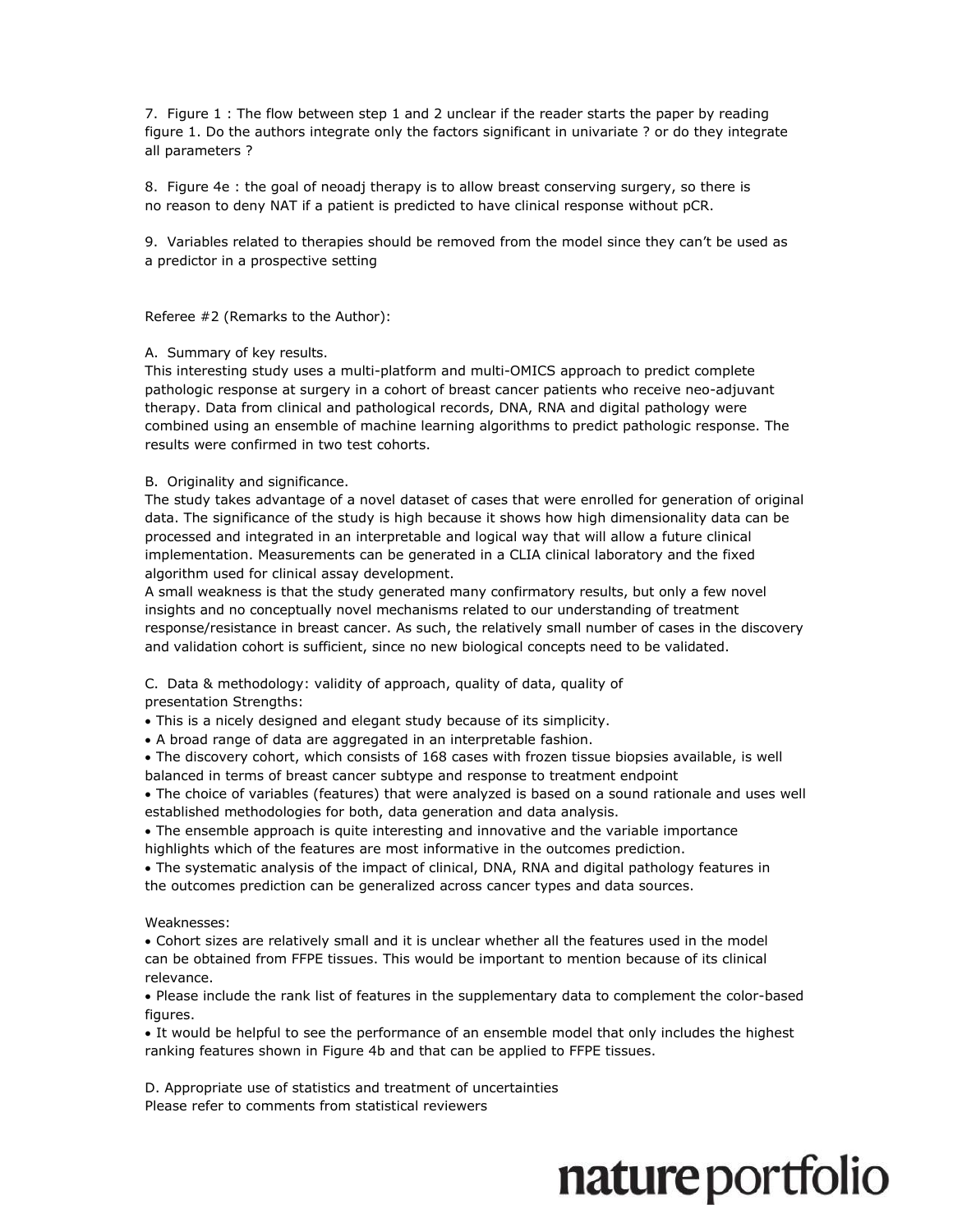E. Conclusions: robustness, validity, reliability

The conclusions from the data are valid. The machine learning models were developed using a cross-validation and bootstrapping approach and individual models were fixed before testing. The ensemble approach increases the robustness. I would be helpful to understand the difference between algorithms in the outcomes prediction and to address cases that reveal a large difference in prediction results.

F. Suggested improvements: experiments, data for possible revision Please see suggestions in section C.

G. References: appropriate credit to previous work?

The reference section is adequate.

H. Clarity and context: lucidity of abstract/summary, appropriateness of abstract, introduction and conclusions

The manuscript is well written and balanced. It should be easy to understand by reader from different disciplines. The expanded data and methods sections contain enough depth to allow evaluation by subject matter experts.

Referee #3 (Remarks to the Author):

This submission from Sammut et al. details the development, training, and independent validation of a multi-omic machine learning (ML) predictor of neoadjuvant therapeutic response across the major subtypes of breast cancer (ER+, HER2+, triple negative). The key finding is that the fully integrated model that incorporates clinical/pathological, DNA, RNA, digital pathology, and treatment data yielded the best performance (precision-recall AUC=0.87 in the validation set from the ARTemis trial), although the importance of treatment data was not weighted as highly by the model. Other important results include the finding that although the training set considered response as binary (pathological complete response (pCR) versus residual disease), the fully integrated model could subdivide residual disease into three categories of residual cancer burden (RCB).

Originality and significance are deemed high. ML prediction of neoadjuvant therapeutic response has long needed a rigorous incorporation of tumor microenvironment variables, including (and perhaps especially) the immune response, and to do so here through precision-recall approaches to account for imbalanced observations is a strength. An additional strength is the inclusion of an ensemble classification approach. The work is of excellent quality, results are clearly explained, the manuscript is well-written, and for the most part the study is statically robust.

Three points for the authors which, if addressed, would improve understanding and perhaps uptake of this ML predictor are as follows. One, it is a little perplexing that treatment parameters/features appear to be less important to the overall integrated training model (Figure 4b, Extended Data Figure 9b), as they are omitted from the description of the results on manuscript page 12. Two, the importance and signed importance z-scores for model features in these same figures suggest that clinical/pathological data such as HER2 status, ER status, and histological grade also contribute relatively little to overall classification, although this varies between individual models. Three, while the overall classifier takes an average of the three algorithms, across the board the random forest approach appears to discount immune features. What is the reason for this?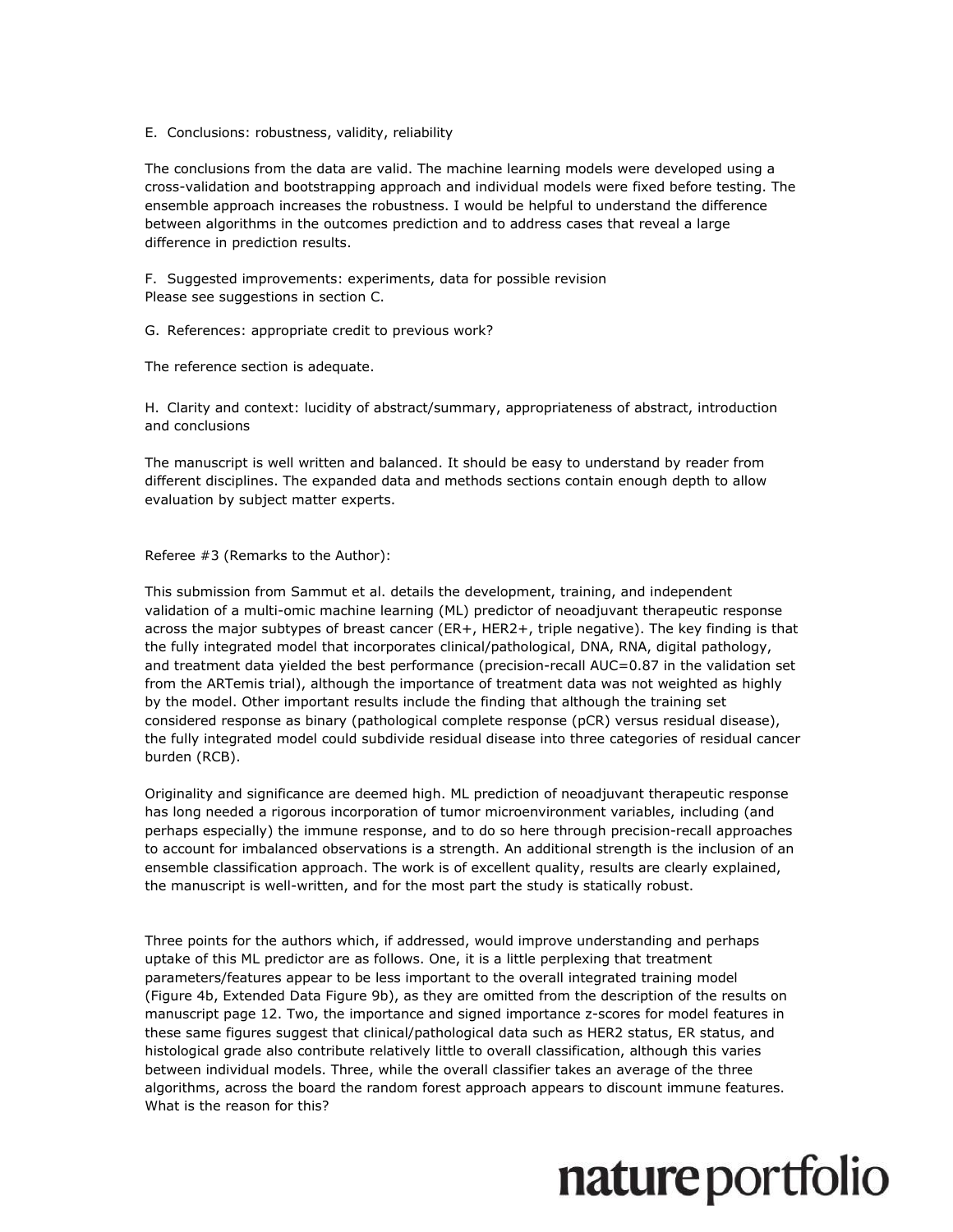Referee #4 (Remarks to the Author):

The authors collected clinical, digital pathology, genomic and transcriptomic profiles pretreatment biopsies of breast tumors from 168 patients treated with chemotherapy +/-HERtargeted therapy prior to surgery. First, they performed statistical analysis to identify features associated with pathological complete response (pCR) using each modality separately. Then, they developed machine learning models to predict pathological complete response (pCR) using all modalities. They also validated their results using an independent dataset. The statistical and machine learning methods used seem sound. Overall, the manuscript is clear and accessible. This work would be of interest to breast cancer research community. Novelty of results are outside the scope of my expertise, and I was unable to assess fully. Specific comments

-Please define the abbreviation the first time you use it in the text (e.g., OR, CI, FDR line 135) -When tested using the external cohort, models built with clinical+RNA, clinical+DNA+RNA, clinical+DNA+RNA+digital pathology and fully integrated didn't show significant performance difference. Can authors comment on this in discussion section? <https://github.com/cclab-339brca/neoadjuvant-therapy-response-predictor> -> The link was broken. I couldn't review.

-Figures:

--All error bars and test statistics are not defined in several corresponding figure legends. --Fig 4d what does dotted line represent? Marker for training is missing.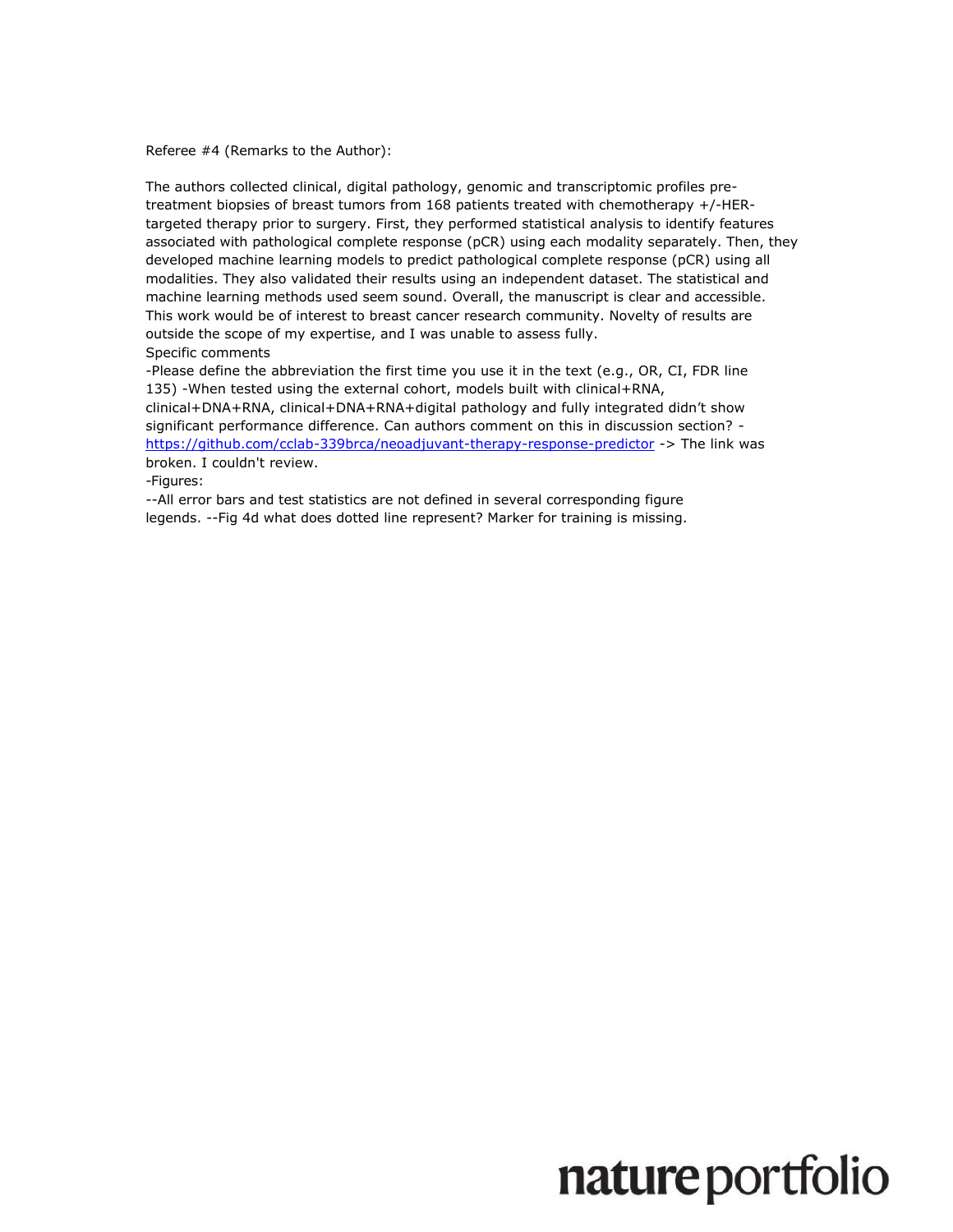#### **Author Rebuttals to Initial Comments:**

#### **Referee 1:**

In the current manuscript, Sammut et al performed a multiomics analyses of breast cancer samples obtained before treatment and correlated to sensitivity to chemotherapy. They further integrated the data to develop a multiomics predictor of response to neoadjuvant chemotherapy. This is a very large amount of work. The text and the figures are pleasant to read. I have some major comments about the interpretation of the data.

We would like to thank the referee for taking the time to go through our manuscript and for their positive and thorough comments. We are pleased this referee found the text and figures pleasant to read and also recognizes the large amount of work we have done. Indeed, this is the largest neoadjuvant breast cancer series that integrates pre-therapy shallow whole genome sequencing, deep whole exome sequencing, whole transcriptome and digital pathology data and correlates these with a spectrum of post-therapy tumour response.

1. While pCR is validated as a surrogate of outcome in TNBC and Her2+ BC, its relevance is more controversial in patients with HR+ BC. It's therefore unclear whether the predictor will have any clinical utility. The authors should test its value to predict relapse

**Clinical Utility:** We agree that the pCR/RCB classification has been previously validated as a surrogate of long-term survival, with the strongest association observed in ER-HER2-(TNBC) and HER2+ breast cancer<sup>1</sup>. However, since the submission of this manuscript, a further manuscript that we have co-authored has been accepted in Lancet Oncology (Yau et al, Lancet Oncology, in press), which performed the largest RCB meta-analysis to date (5,161 patients from 12 international cancer centres), to definitively show that both pCR and the RCB classification are strongly predictive of relapse free survival across the full spectrum of the disease, including in ER+HER2-. We have provided a copy of the manuscript for reference (we would like to ask this is kept strictly confidential until Lancet Oncology embargo is over).

In our current manuscript we have shown that the multi-omic machine learning predictor we developed:

- 1. Predicts pCR prior to commencing therapy (which is strongly predictive of relapse free survival as per the Lancet Oncology paper).
- 2. Predicts chemoresistance prior to commencing therapy, as it statistically correlates with the degree of residual disease post-therapy (Extended Fig 10). RCB is strongly predictive of relapse free survival across the spectrum of breast cancer, including ER+HER2- cases.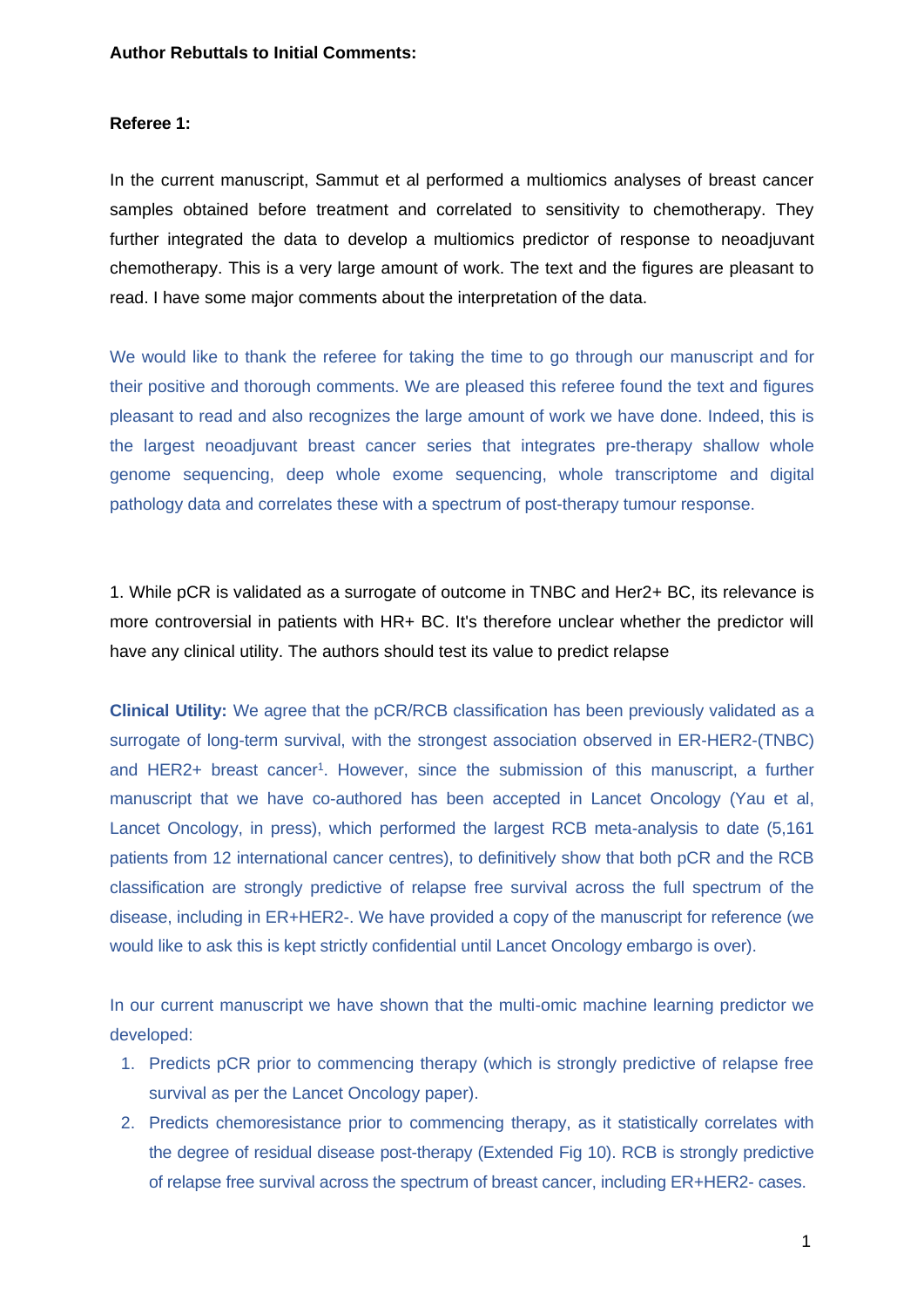Given these two observations, the potential clinical utility lies on the multi-omic predictor's ability to direct therapy selection in:

- 1. Patients with chemosensitive tumours who will respond well to standard cytotoxic and targeted therapies and should receive current protocol regimens as they are more likely to have breast conserving surgery<sup>2</sup> and their prognosis (relapse free survival) is excellent<sup>1</sup>.
- 2. Patients with chemoresistant tumours who are unlikely to respond to standard cytotoxic therapies and have a poorer prognosis (relapse free survival)<sup>1</sup> and lower rates of breast conserving surgery<sup>2</sup>. These patients should be identified early, and instead directed towards neoadjuvant clinical trials as standard therapies are not as effective. Arguably, these are the patients that benefit most from participation in clinical trials.

**Action taken:** This comment is related to comment 8 below, and we have addressed both comments by amending the text on page 13 lines 328-331 as well as amending Figure 4e.

*In a clinical workflow the predictive models could be applied to patients who are candidates for neoadjuvant therapy: any predicted to have chemoresistant tumours should be considered for enrolment into investigational neoadjuvant clinical trials of novel therapies, as their prognosis is likely to be poor if they are treated with standard of care therapies (Fig. 4e).*



Figure 4e: Amended to address Reviewer 1's comments (1 and 8)

**Predicting relapse:** The model we describe was specifically trained to predict response and not relapse. We have not undertaken an analysis of relapse as the median follow-up across all datasets is short (four years) and few patients have relapsed within that time frame (n=21). As ER+ tumours often relapse beyond five years, a survival analysis on immature follow-up data would not accurately capture the dynamics of relapse in ER+ disease<sup>3</sup>. We would like to highlight nevertheless that, of the 21 patients who relapsed, 20 had residual disease post-chemotherapy, in keeping with pCR being a strong predictor of outcome (p=0.02 Fisher's Exact Test).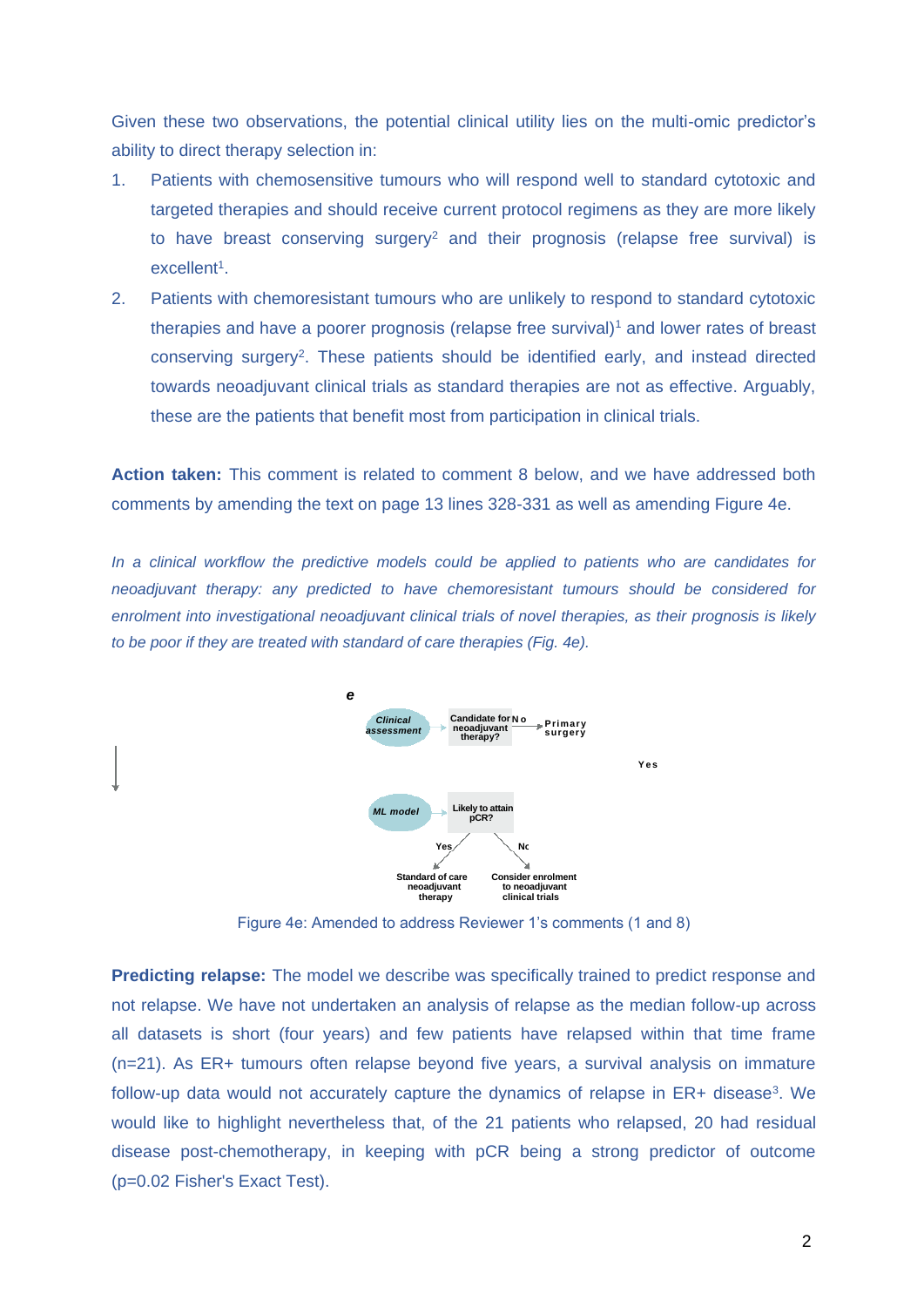2. The paper is expected to show that multi-omics data integration improves AUC. Nevertheless, the paper does not provide evidence that it's the integration of multi-omics data itself that improves performance. Indeed, some simple, previously reported molecular characteristics (TP53, TILs, ESR1 expression, proliferation modules), explain in large part the AUC increase and do not require data integration and machine Learning. To address this comment, the authors should test the AUC when some standard biological parameters are added to the clinical variables. As example; proliferation genes, ESR1, PGR, ERBB2 expression + TIL + TP53 mutations. Authors should also test how PAM50 improves AUC. The need for multi-omics data to build the predictor is also challenged by the Figure 4d that clearly shows that RNA (and probably ESR1, ERBB2, proliferation, T cell markers) + clinical variable allows reaching an AUC>0.8

**Multi-omic data point 1:** The reviewer highlights a very important point. When developing multi-omic prediction models it is important to show, in a data driven way, that integration improves the discriminatory power of a classifier.

In this manuscript we show that both the quantification of biologically relevant features, as well as their integration, are key to the performance of our predictor. We disagree that multiomic features are not required. Indeed, the features which the referee points out that explain the large part in the AUC increase are obtained from multi-omic data: *TP53* (DNA), TILs (digital pathology), *ESR1* expression and proliferation (RNA).

Crucially, given the large number of features available, testing 'ad-hoc' combinations is not a statistically robust approach: the process of testing one combination after the other to find the optimal model would lead to multiple-testing errors. The machine learning framework is required because it combines/integrates these biologically relevant features by identifying the optimum combination of features and their weights (coefficients) to predict response.

Rather than adding biological parameters 'ad hoc' to the clinical model, we present a systematic approach in which layers of data categorised by profiling modality are added to the baseline clinical model (+DNA, +RNA, etc) as shown in Figure 4d. This unbiased approach is statistically robust and objective. It is a data-driven approach with robust statistical significance within the training dataset and then rigorous external validation. This is the accepted and universally recommended way of developing a new predictor. By using an ensemble machine learning approach, the algorithms identified the optimum multivariable combinations that result in the best prediction. The description of 'standard' biological features is very subjective, especially when it comes to molecular data, which is why we opted to use a more objective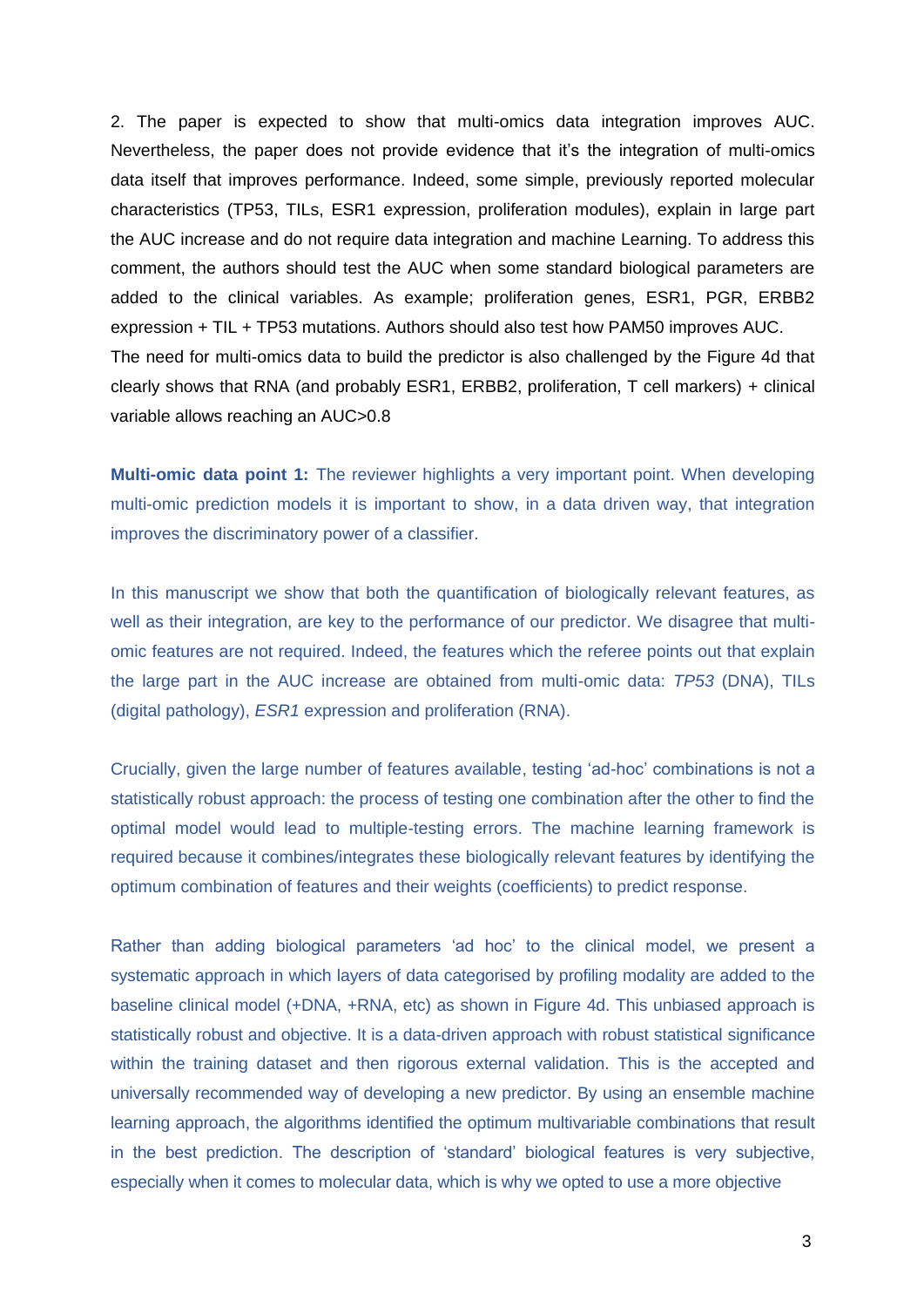data-driven approach to model generation that is not influenced by human bias and multiple testing problems. Additionally, because of the approach used the reader can easily appreciate which interaction of features provides the greatest contributions to response. We feel that is best exemplified by Extended Figure 9b, which highlights the benefit of this approach, as the Reviewer mentions in comment 6. Indeed, this figure (along with Figure 4b) has allowed the referee to quickly check which variables are the most important in comparison to the rest and correlate these with the biology of the disease.

In summary, machine learning provides the ideal framework to derive a multivariable model in which the most important features are found and combined in an unbiased, data-driven way. The main challenge for machine learning is to ensure that the derived multivariable model is robust. The gold standard to demonstrate robustness and reliability is to freeze the model after training and validate it on an external, independent dataset. This is exactly the procedure that we followed, successfully validating the performance of the model on an independent dataset.

**PAM50:** There is very little heterogeneity between clinical ER/HER2 status and PAM50 subtypes, with the majority of ER+HER2- tumours being luminal A and B and the majority of ER-HER2- tumours being basal-like. We tested if the addition of the PAM50 subtypes (RNA) to our full model (logistic regression for illustration) would increase its predictive ability. The likelihood ratio test showed that the PAM50 classification did not add value to the model (p=0.2). We have chosen not to include PAM50 (RNA) as we feel that the biology of the disease is better modelled by more granular RNA features. Furthermore, the commercial Prosigna test (PAM50) is not routinely used in most centres and is only indicated for postoperative (not neoadjuvant) therapy decisions in post-menopausal women with ER+ earlystage breast cancer.

**Multi-omic data point 2:** Indeed, as the reviewer rightfully notes the greatest increase in AUC occurs when RNA features are added to the (training) model. However, the performance of the model in the training dataset also clearly shows an increase in AUC as successive levels of multimodal data are added. We do not observe the same magnitude of increase in the validation set as it is smaller in sample size. Furthermore, it is not surprising to see that some features contribute more than others: for example, the RNA-seq data comprises features from both the cell-autonomous compartment and the tumour microenvironment, as well as their functional states, whilst the DNA data predominantly captures tumour-specific features. Additionally, Extended Figure 9b shows that the three machine learning classifiers use features from all modalities to generate a prediction. While the greatest increase is contributed after adding RNA features, the work we have done shows that there is benefit in adding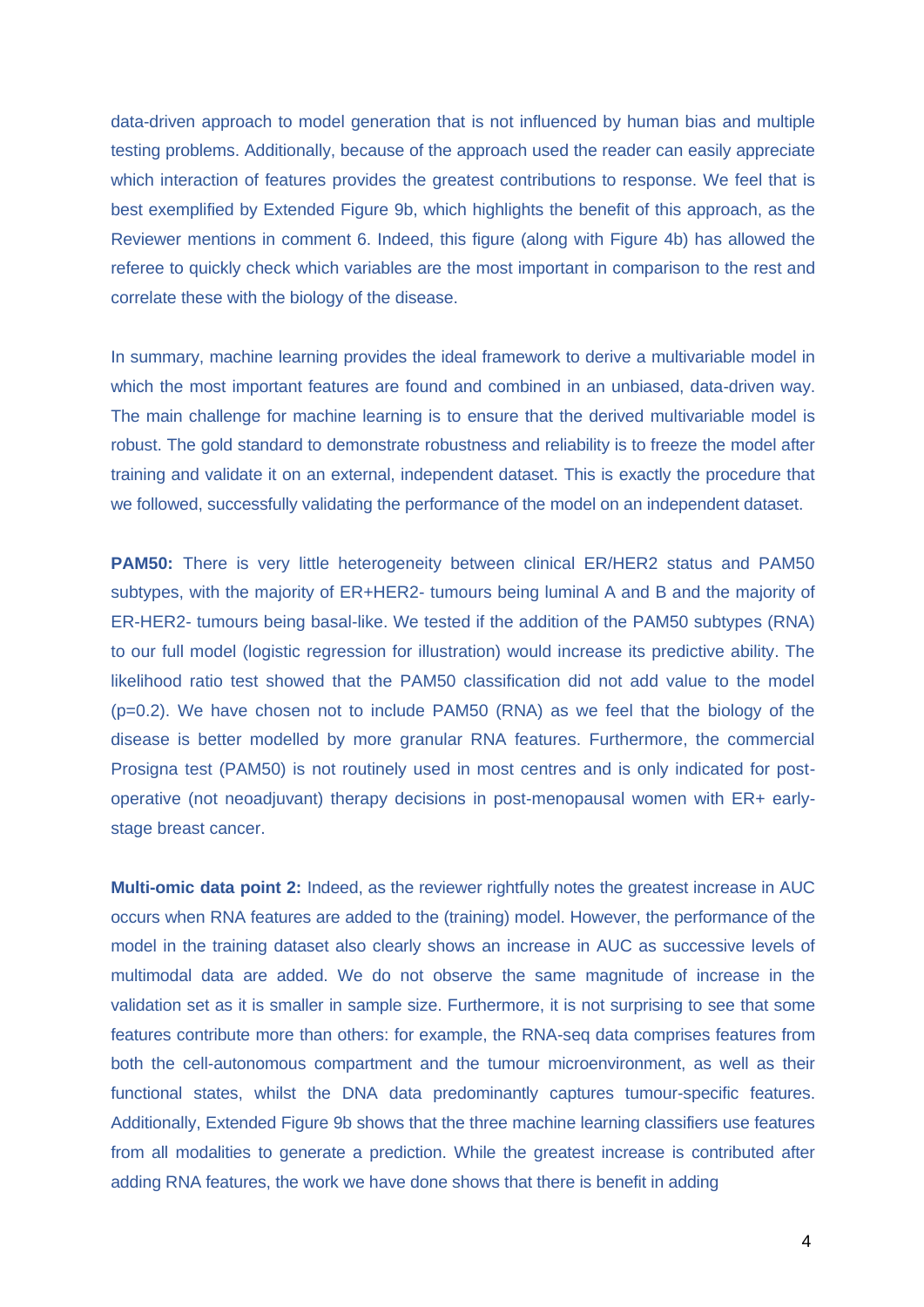incremental levels of data, with the fully integrated model using data from all modalities, rather than just one modality.

**Action taken:** We have added the following sentence on page 12, lines 319 - 320: *The fully integrated model relied on features obtained from all modalities of data, with RNA features having the largest contribution (Fig. 4b, Extended Data Fig. 9b).*

3. Some findings are not extremely robust to enter in the data integration / ML and do not have major importance in the final predictor. The reviewer encourages the authors to add one more layer of validation before the external validation, to test that some findings are robust enough to enter in the data integration step.

We agree with the reviewer that it is important to make sure that the feature selection process is made clear in the manuscript. The molecular and digital pathology features used to train the machine learning model were selected due to being significantly associated with response in the training dataset on a univariable level. We then adopted a standard machine learning approach where subsequent feature selection was done in an unbiased fashion by the pipeline with collinearity removal and k-best feature selection, with all hyperparameters optimised using 5-fold cross-validation in the training set to maximise the AUC-ROC as described within the Methods. This allowed the three classification pipelines to independently select which feature combinations best predict response and optimise feature weightings, and as a result greatly decreased the risk of model overfitting. The fact that some features contribute less to the overall model is reassuring, as it shows that the machine learning pipeline is performing as expected. The integration of multiple features and the explicit modelling of interactions (for example, in the Random Forest) between features are the reasons why some features that look promising in univariable models are down weighted by the final model, highlighting the value of data integration.

The intermediate layer of validation step that the referee suggests is naturally provided by the cross-validation procedure. Moreover, the model validates very well in external datasets, which is the ultimate gold standard of validation, so we disagree that an additional layer of validation needs to be added.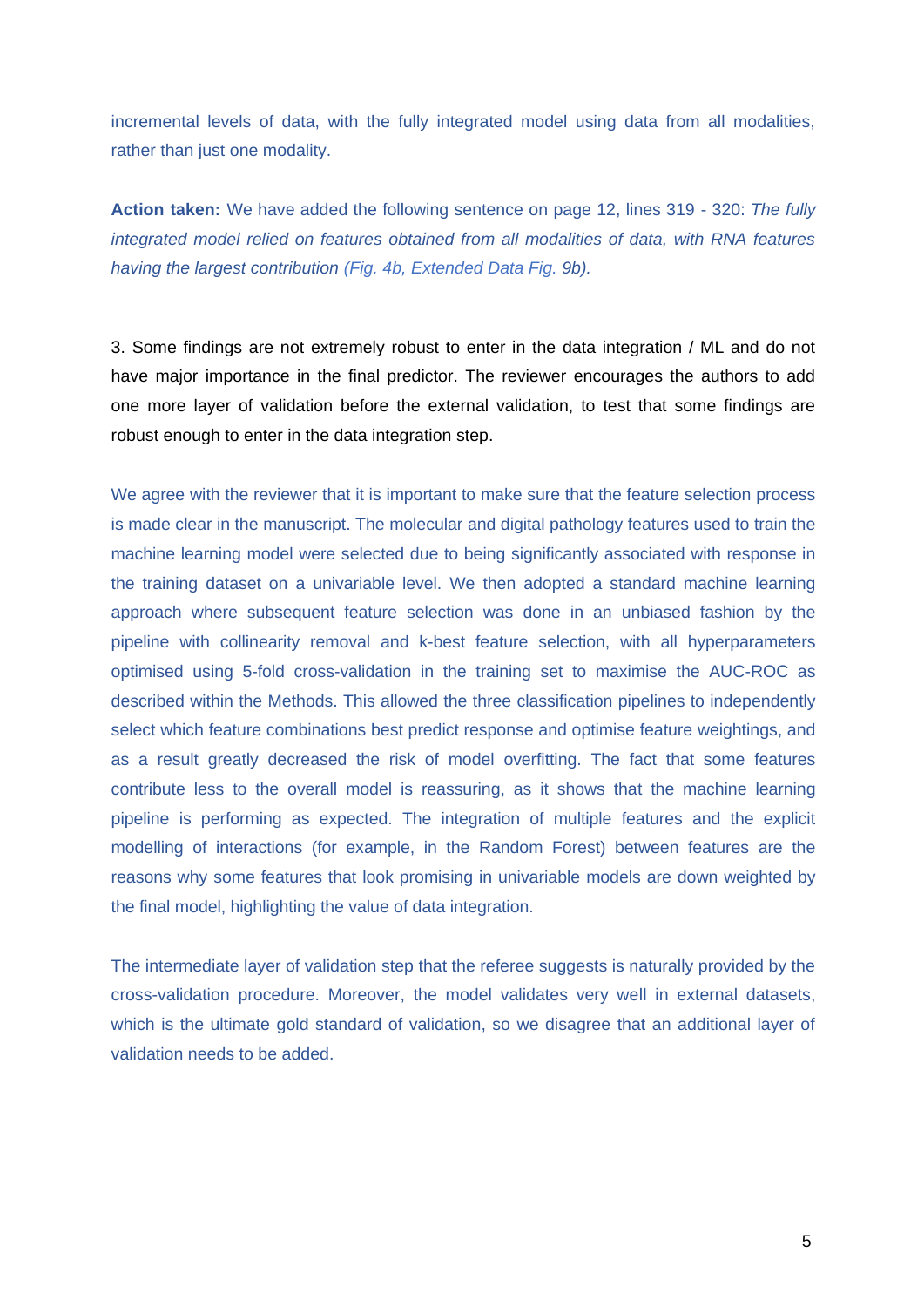4. Clinical phenotypes have a very limited predictive power. The authors could maybe add a Ki67 staining in the model, since it's a standard marker in translational research performed in neoadjuvant setting. Also, as mentioned before, it would be important to know the value of clinical + PAM50 since 1st generation genomic signatures are increasingly used in BC. The lack of significance for cT and Her2 is surprising because these are two major drivers of pCR. This could maybe mean that the FDR threshold is too stringent for clinical parameters. In general, the reviewer would recommend the authors to use already published clinical algorithms rather than developing a new one based on small number of patients.

#### We agree with the reviewer that clinical phenotypes have limited predictive power.

**Ki67:** We did not include Ki67 IHC staining in the model as: (1) it is not currently routinely performed in the majority of labs in the UK and (2) it is not currently recommended in the US (NCCN, ASCO/CAP), UK (RCPath) and international guidelines because of a lack of consensus on scoring, definition of low versus high expression and an appropriate cut point for positivity (International Collaboration on Cancer reporting guidelines: [http://www.iccr](http://www.iccr-cancer.org/getattachment/Datasets/Published-Datasets/Breast/Invasive-Carcinoma-of-the-Breast/ICCR-Invasive-breast-1st-edn-v1-1-bookmark.pdf,)[cancer.org/getattachment/Datasets/Published-Datasets/Breast/Invasive-Carcinoma-of-the-](http://www.iccr-cancer.org/getattachment/Datasets/Published-Datasets/Breast/Invasive-Carcinoma-of-the-Breast/ICCR-Invasive-breast-1st-edn-v1-1-bookmark.pdf,)[Breast/ICCR-Invasive-breast-1st-edn-v1-1-bookmark.pdf,](http://www.iccr-cancer.org/getattachment/Datasets/Published-Datasets/Breast/Invasive-Carcinoma-of-the-Breast/ICCR-Invasive-breast-1st-edn-v1-1-bookmark.pdf,) page 28). Working groups that advocate the use of Ki67 also state in their guidelines that it is not accurate between 5% and 30% (where the majority of ER positive cancers fall)<sup>4</sup>. Ki67 staining was not routinely performed in the NHS and tissue availability would make it impossible to obtain it now. The model, however, incorporates the Genomic Grade Index<sup>5</sup> (RNA), which has been shown to correlate well with Ki67 IHC status and has a better performance as an outcome predictor<sup>6</sup>.

**PAM50:** As we discussed in comment 2, the addition of more granular features derived from RNA data (rather than the categorical RNA-based PAM50 classification) is favoured by the full model. We have also shown that PAM50 did not add discrimination power to the overall predictor. We would like to stress that the intrinsic subtypes were not generated as a prognostic tool but were the result of an unsupervised cluster analysis of gene expression data. In addition, the commercial assay (Prosigna) is not universally used and does not have a licence for use in neoadjuvant therapy decisions. It is worth noting that, as we are releasing our code and all the raw data, readers can build models using permutations of different commercial assays if they wish to do so (eg Prosigna, OncotypeDX, etc).

**Development of clinical model:** In our pre-FDR corrected logistic regression model (Extended Data Figure 2c), the association with clinical tumour size (cT) was borderline significant (p=0.04), though following FDR correction this increased to 0.1, which was above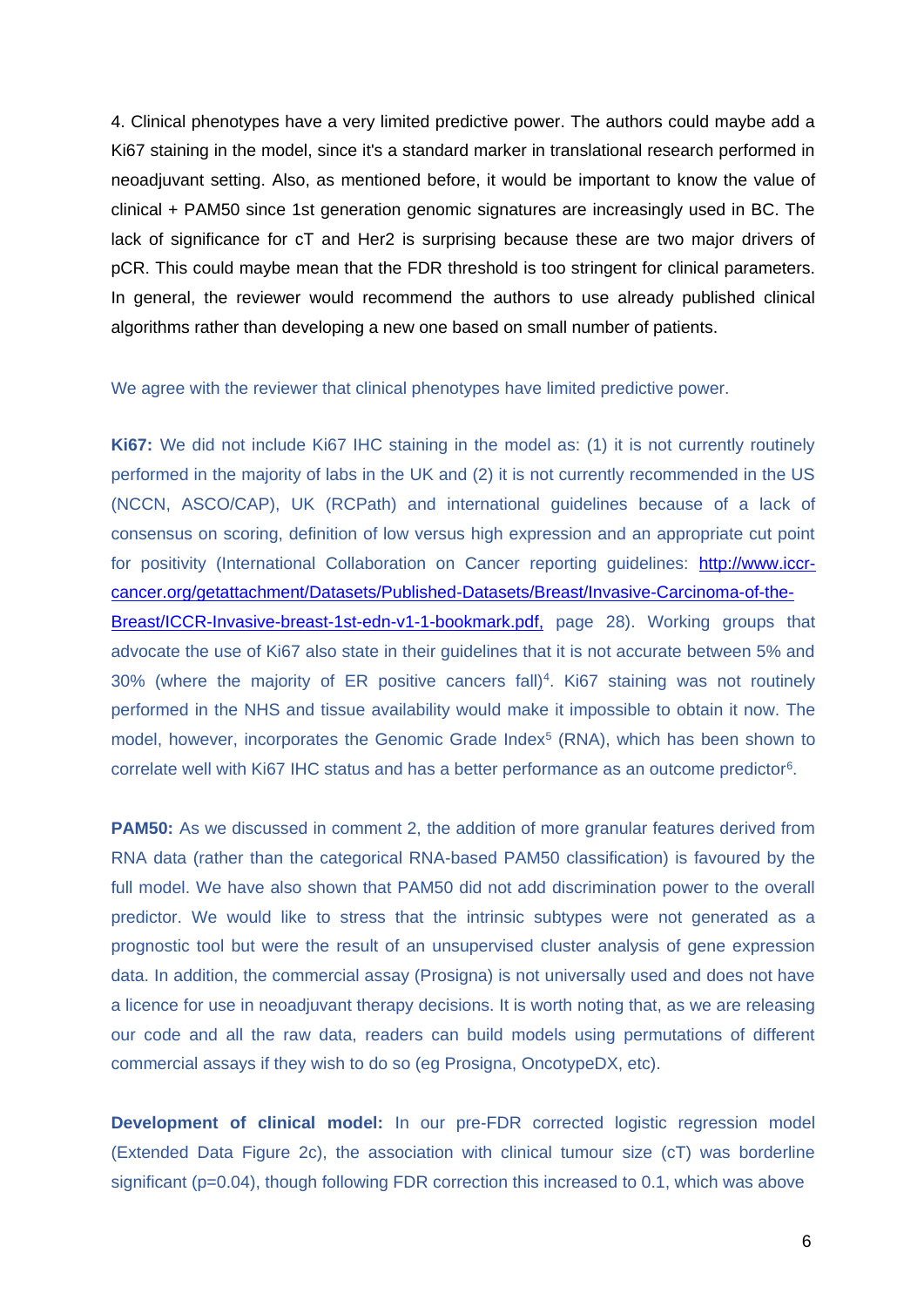our pre-specified significance cut-off (<0.05). Regarding the performance of our clinical model: the AUC obtained was 0.77 in training and 0.7 in validation, which is comparable to the AUCs of clinical models developed from larger series, which we have summarised in Table R1.1.

| <b>Study</b>                 | <b>Number of cases</b> | <b>Predictor AUC</b> |  |
|------------------------------|------------------------|----------------------|--|
| Rouzier et al, 20057         | 496                    | 0.77                 |  |
| Lee at al, $2010^8$          | 100                    | 0.72                 |  |
| Jin et al, $2016^9$          | 815                    | 0.70                 |  |
| Pu et al, 2020 <sup>10</sup> | 165                    | 0.76                 |  |

Table R1.1 Reported AUCs for published neoadjuvant clinical nomograms

As a comparison, we assessed the performance of the NHS Predict calculator<sup>11</sup> [\(https://breast.predict.nhs.uk/\)](https://breast.predict.nhs.uk/),), which uses established clinical variables to predict survival in the adjuvant (rather than neoadjuvant) setting (Figure R1.1). While the scope of this calculator is very different from the clinical predictor we use, it is worth noting that the AUCs obtained were slightly lower than those obtained by our predictor.



Figure R1.1 Performance of the NHS Predict algorithm across discovery and validation datasets.

The fact that all clinical models provide a similar performance level, including the one derived using our own framework, suggests that the bottleneck is indeed in the clinical features themselves and not the statistical methods. As a consequence, we could potentially use any of these models as a benchmark. We have decided to use the one derived using our machine learning framework as that way we ensure that the improvements observed after integration are purely due to the addition of new features and not caused by the use of a different statistical framework.

**Action taken:** We have added the following sentence at page 12 lines 310 - 312 to reflect this: "*The baseline clinical model as implemented using our machine learning algorithms performed similarly to other clinical predictors reported in larger datasets*8,9".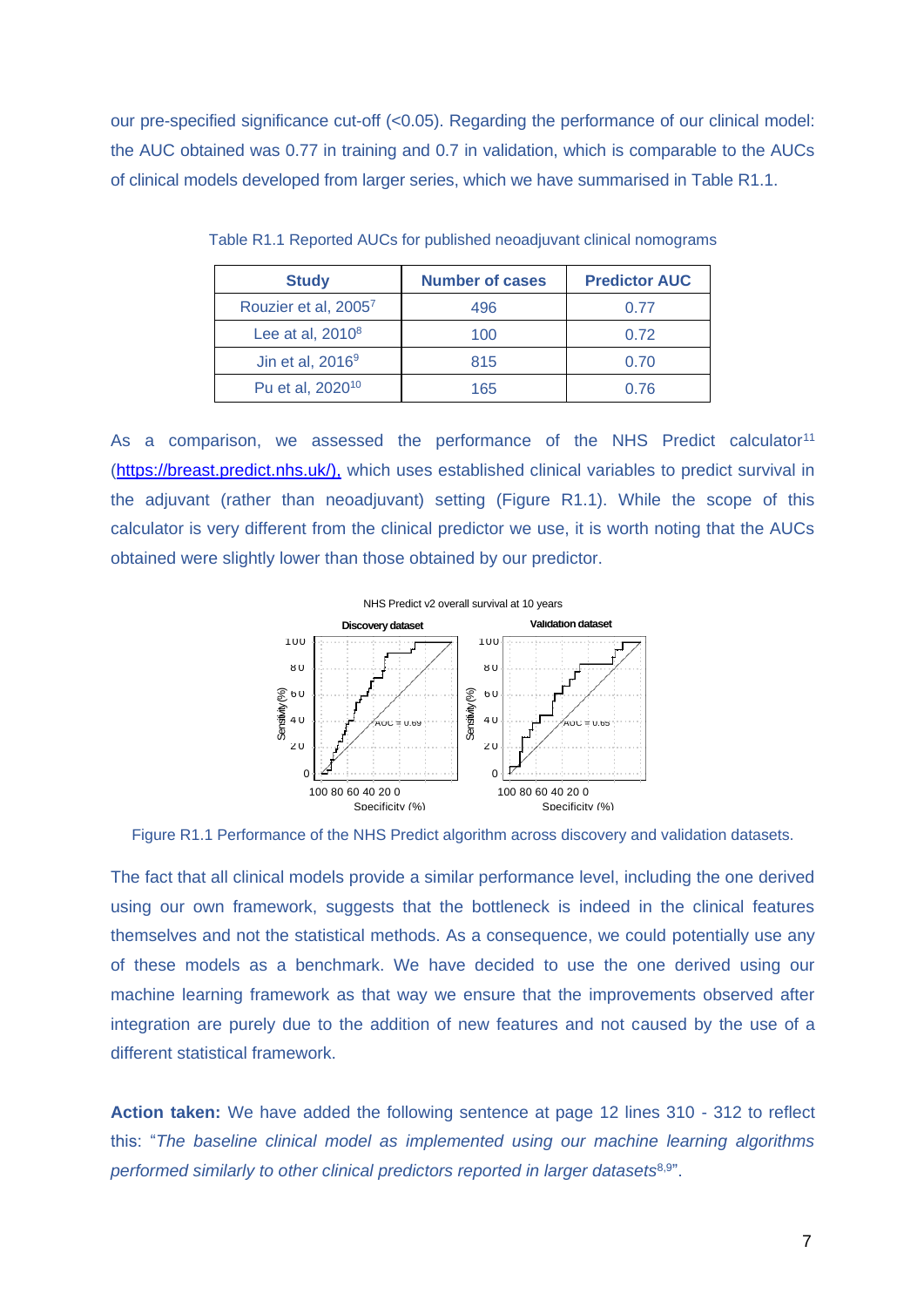5. lines 142-184 : since most of these parameters highly correlate with ER status, it's important to show that their predictive value is independent to ER, or the authors just report a surrogate of ER status

Biological features associated with response are often correlated with ER and HER2 status (eg: proliferation is associated with response in ER+HER2- and ER-HER2- tumours, immune activation in ER+HER2- and HER2+ tumours). We show this clearly in a feature correlation heatmap (Extended Data Figure 9a). However, the association of a biological feature with ER/HER2 status does not make it any less important.

We must stress that the analyses we have performed in that section aimed to identify candidate features that might be relevant because of their association to pCR. Furthermore, the final predictor model considers the effect of ER and shows that the rest of the features have a predictive ability that is independent of ER. As shown in Extended Data Figure 9b, within the integrated model, the machine learning algorithms still rely heavily on the contribution of these 'surrogate' features, with the random forest particularly preferring other metrics than HER2 expression.

However, we have looked at the genomic correlations in our univarable analysis from lines 142-184 and show that in most cases the significance we observe is maintained even when ER is added to the model, as shown in Table R1.2

|                      | PIK3CA           | TP53 | <b>TMB</b> | Subclonal<br><b>TMB</b> | Neoantigens | <b>HRD</b> | Chromosomal<br>instability |
|----------------------|------------------|------|------------|-------------------------|-------------|------------|----------------------------|
| ER p                 | $0.00054$ 0.0037 |      | 0.00023    | 0.0008                  | 0.00022     | 0.0031     | 0.013                      |
| Feature <sub>p</sub> | 0.17             | 0.21 | 0.021      | 0.0095                  | 0.17        | 0.0027     | 0.033                      |

Table R1.2 Genomic features associated with response in a logistic model

We chose to describe the univariable associations with genomic landscape across HER2 status as: (a) we show in the RNA analysis that metagenes of proliferation are associated with response in HER2- but not HER2+ tumours (Extended Data Figure 6) and (b) we subsequently show that RNA proliferation metagenes are associated with features related to DNA genomic instability (Extended Data Figure 9a). We hoped that the manuscript would be more accessible to a less expert audience if we presented response across the genomic landscape by stratifying by HER2 status, thereby allowing the reader to rapidly make an association between the DNA mutational and RNA proliferative landscape.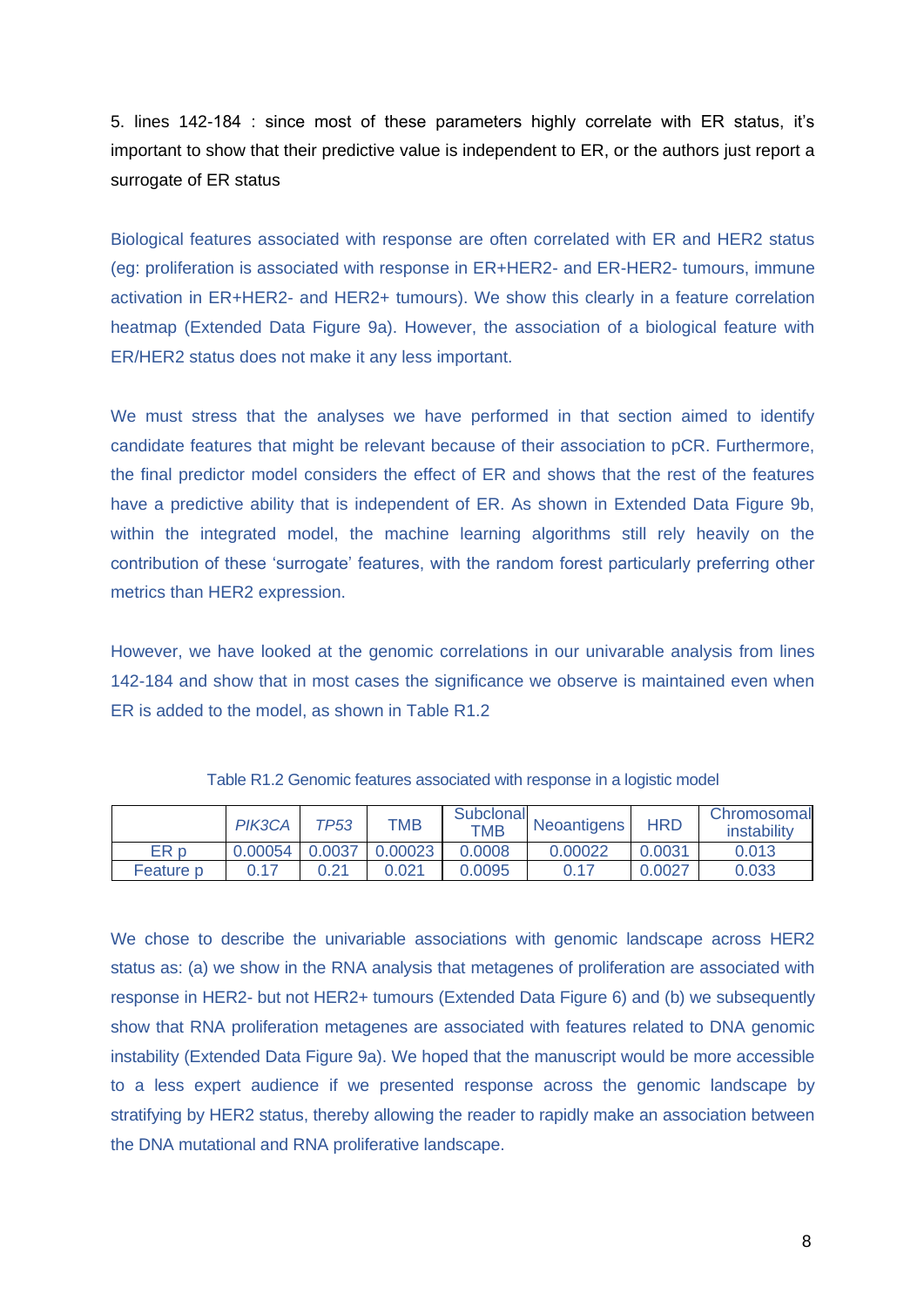6. Extended sup Fig 9b is extremely important but quite difficult to understand. I would suggest this figure moves to the main set of figures and that authors make it more simple to read (as example, LR, RF, SVC should be defined in the figure legend).

We agree that this supplementary figure conveys a very important point. We placed this figure in the supplementary section as we feel that it would predominantly be of interest to a specialist readership and chose to present the summary version as a main figure instead (Figure 4b), which we feel is more accessible to a broader audience. Both related figures (Figure 4b and Extended data Figure 9b) are always referred to in tandem in the text. **Action taken:** We have removed all abbreviations within Extended data Figure 9b.

7. Figure 1: The flow between step 1 and 2 unclear if the reader starts the paper by reading figure 1. Do the authors integrate only the factors significant in univariate ? or do they integrate all parameters ?

We have generated an updated version of Figure 1 to show the reader that we integrated the molecular and digital pathology features found associated with response to neoadjuvant therapy in the first part of the manuscript.

**Action taken:** We have altered the title of Step 2 from: *"Step 2: Data integration using a multiomic machine learning model"* to: *"Step 2: Data integration of features identified in Step 1 using a multi-omic machine learning model"* to ensure that there is a clear connection between the discovery of associations in step 1, and their subsequent integration in step 2. We have also amended the corresponding figure legend as shown below.



*Revised Figure 1 and figure legend: Overview of the study design. Pre-therapy breast tumours from 168 patients were profiled using DNA and RNA sequencing and digital pathology analysis. Response was*

9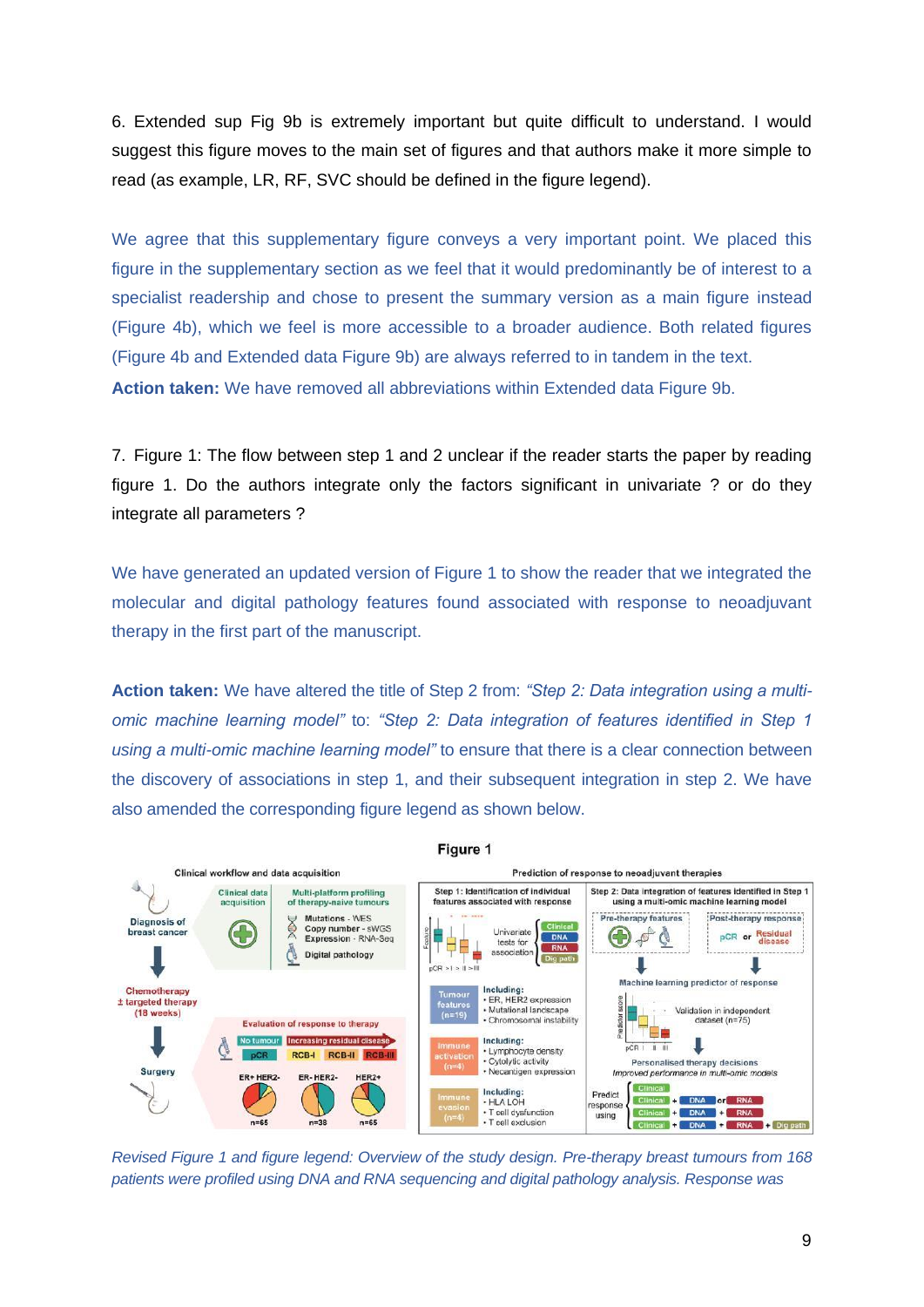*assessed on completion of neoadjuvant therapy using the Residual Cancer Burden (RCB) classification. Individual pre-therapy clinical, molecular and digital pathology features associated with*  pathological complete response (pCR) were identified (step 1) and then integrated within machine *learning models to predict response, which were then validated in an independent dataset (step 2).*

8.Figure 4e: the goal of neoadj therapy is to allow breast conserving surgery, so there is no reason to deny NAT if a patient is predicted to have clinical response without pCR.

We concur that neoadjuvant therapy increases the rate of breast conserving surgery but in addition it also has significant prognostic value as discussed in comment 1 (Yau et al, Lancet Oncology, in press).

**Action taken:** We have addressed this point in comment 1 and altered Figure 4e and rephrased the corresponding main text, as follows (page 13 lines 328-331):

*In a clinical workflow the predictive models could be applied to patients who are candidates for neoadjuvant therapy: any predicted to have chemoresistant tumours should be considered for enrolment into investigational neoadjuvant clinical trials of novel therapies, as their prognosis is likely to be poor if they are treated with standard of care therapies (Fig. 4e).*



Figure 4e: Amended to address Reviewer 1's comments (1 and 8)

9.Variables related to therapies should be removed from the model since they can't be used as a predictor in a prospective setting

We trained a data integration model that does not include therapy features, in addition to the one that does (Figure 4d). Chemotherapy sequence (taxane>anthracycline vs anthracycline>taxane vs anthracycline-free regimens) and number of chemotherapy cycles were used to train the framework to see whether treatment effects improve model AUC. We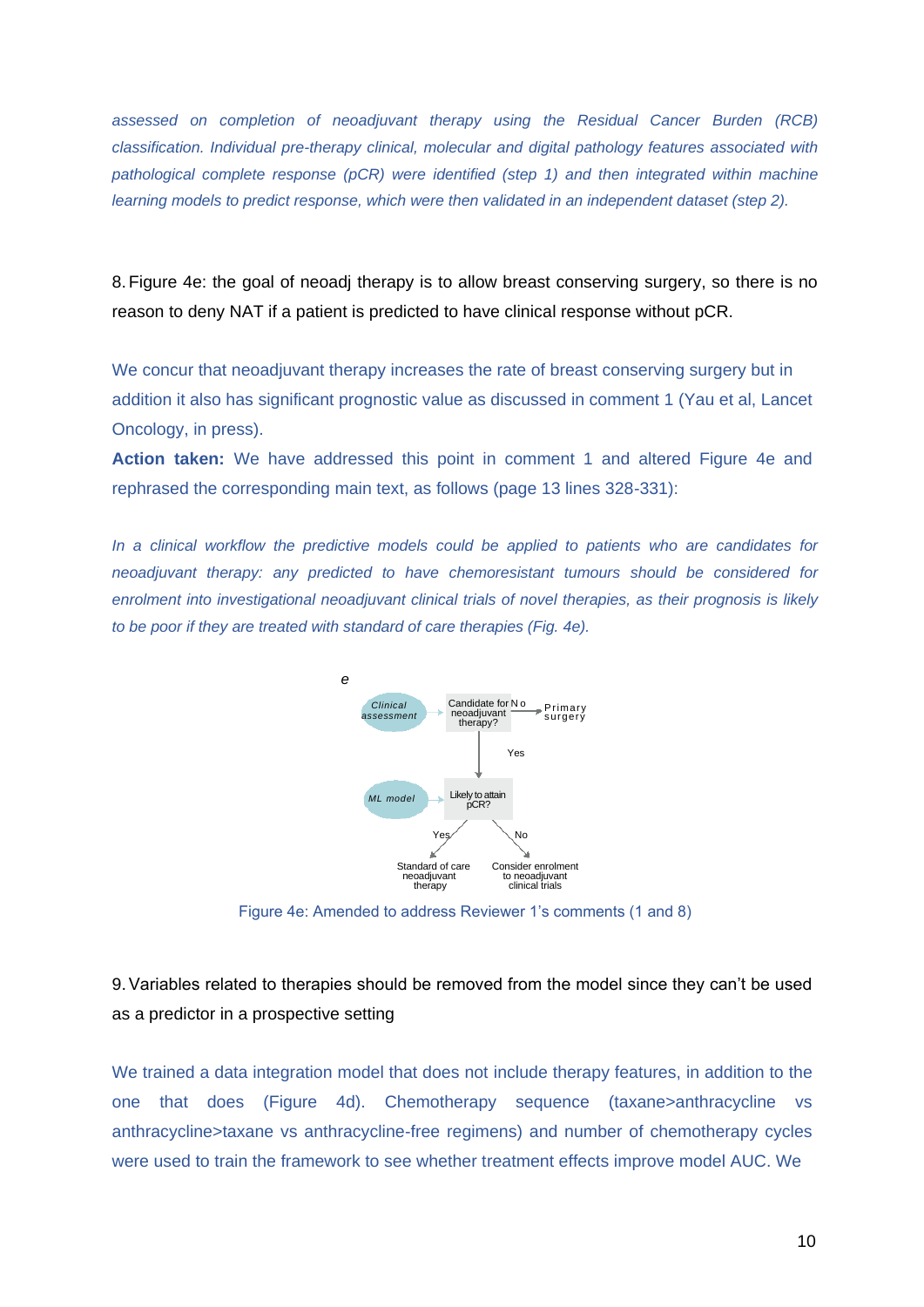have included these variables to show the reader that the framework can also model treatment effects, and is in keeping with other available predictors, which allow the user to specify chemotherapy backbone (eg the NHS Predict calculator<sup>11</sup>). We note that the treatment type that the patient is going to receive is commonly known at the moment of the prediction, and therefore it can be used in a prospective setting. We also note that other referees considered that the inclusion of treatment effects was a strength of the model.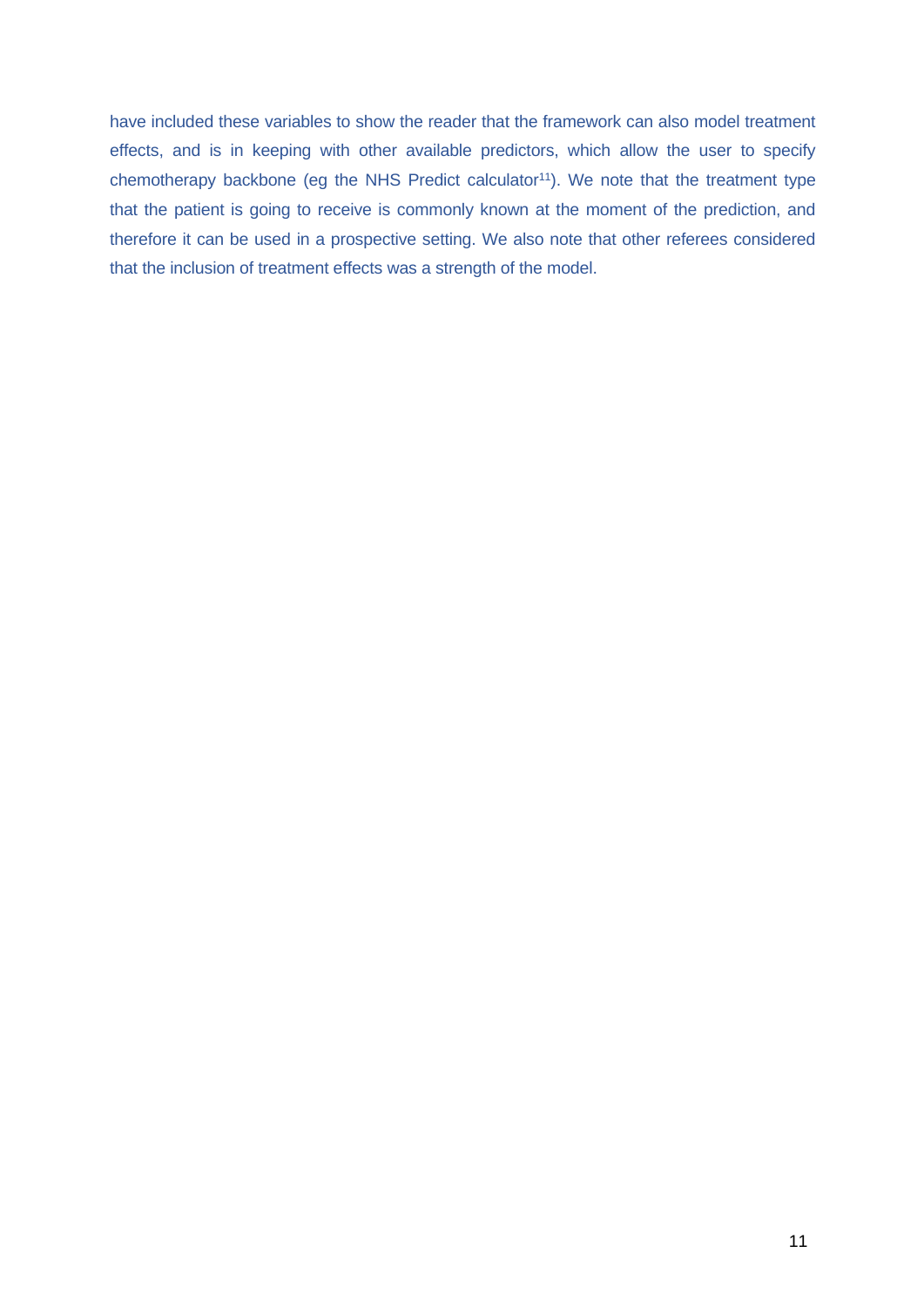#### **Referee 2:**

#### A. Summary of key results.

This interesting study uses a multi-platform and multi-OMICS approach to predict complete pathologic response at surgery in a cohort of breast cancer patients who receive neo-adjuvant therapy. Data from clinical and pathological records, DNA, RNA and digital pathology were combined using an ensemble of machine learning algorithms to predict pathologic response. The results were confirmed in two test cohorts.

#### B. Originality and significance.

The study takes advantage of a novel dataset of cases that were enrolled for generation of original data. The significance of the study is high because it shows how high dimensionality data can be processed and integrated in an interpretable and logical way that will allow a future clinical implementation. Measurements can be generated in a CLIA clinical laboratory and the fixed algorithm used for clinical assay development.

We thank the referee for their very positive comments, and for acknowledging the importance of this translational study and for being so complimentary on our approach. We note these comments: "...*it shows how high dimensionality data can be processed and integrated in an interpretable and logical way*..." and "...*the fixed algorithm used for clinical assay development*...".

A small weakness is that the study generated many confirmatory results, but only a few novel insights and no conceptually novel mechanisms related to our understanding of treatment response/resistance in breast cancer. As such, the relatively small number of cases in the discovery and validation cohort is sufficient, since no new biological concepts need to be validated.

We were pleased to see that known biology was recapitulated within this study, as it shows that the dataset we generated is truly representative of the disease, and that the analyses we report in the manuscript are robust. We believe that this study highlights the following novel discoveries and concepts:

1. First to show that most predictive genomic, transcriptomic and digital pathology features are monotonically associated with the degree of residual disease post therapy: as the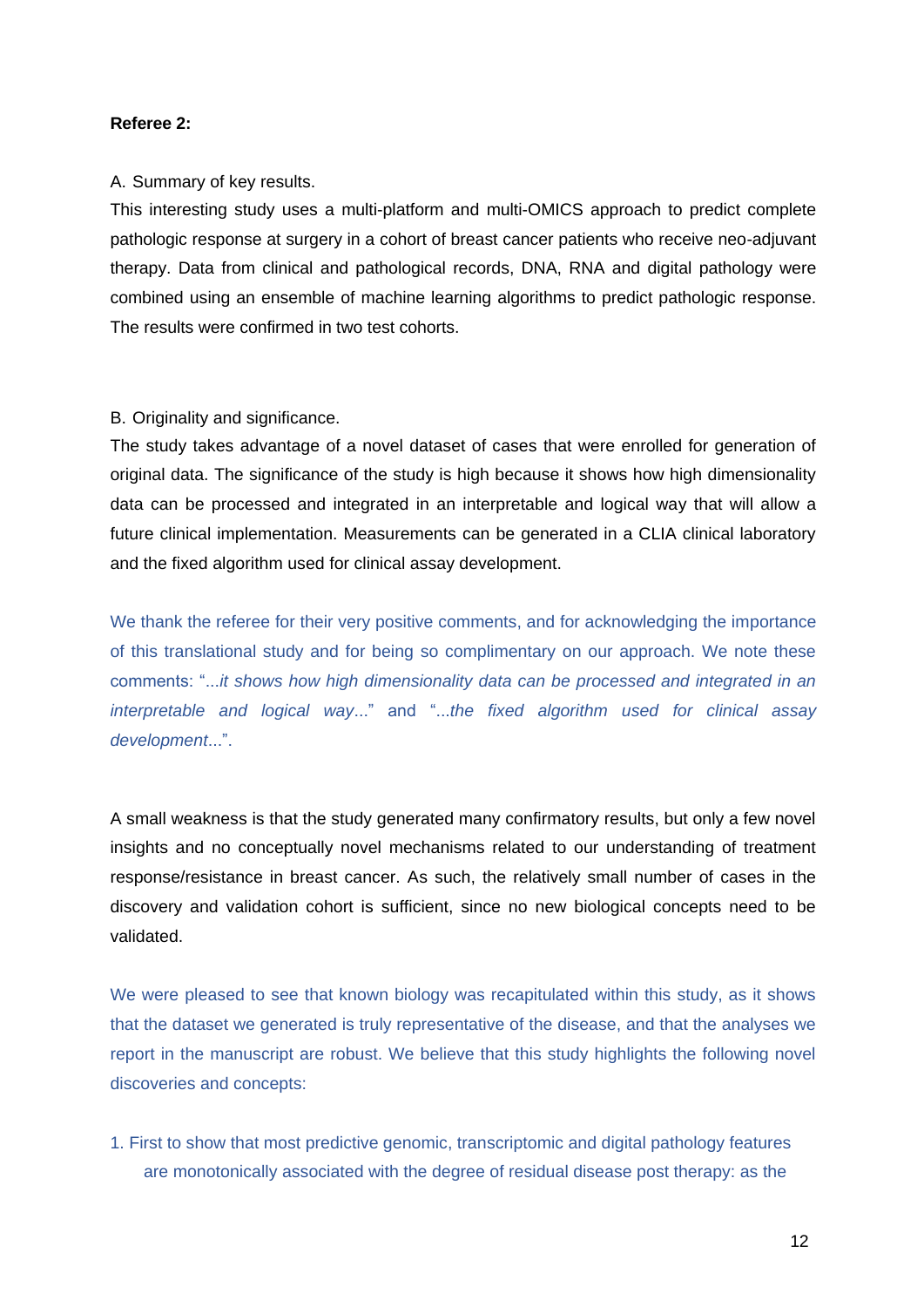features decrease/increase in enrichment, so does the degree of residual disease. This is a novel observation as it shows that the degree of response is determined by biological feature abundance within the pre-therapy landscape.

- 2. First to show how the close interplay between proliferation and immune activation is associated with the degree of residual disease post therapy (Figure 3e and validated in external datasets: Extended Data Figure 7f).
- 3. First to show the association between LOH HLA and response prediction (Charlie Swanton's group had shown HLA LOH was prognostic in lung cancer<sup>12</sup>) and map the contribution of the tumour ecosystem to response by combining mechanisms of immune exclusion and dysfunction (and we note this is orthogonally validated by lymphocytic infiltration using digital pathology).
- 4. Also showed how a systematic discovery of biological features associated with response derived from high dimensional multimodal data can be integrated using ensemble machine learning to create predictors of response. This overall data analysis and integration pipeline is readily portable to other tumour types and is adaptable to the available data in any given study.
- 5. From a clinical point of view, the model could be used to identify which patients are unlikely to respond to standard cytotoxic and targeted therapies, and instead directed towards clinical trials, as arguably they are the ones that stand to benefit the most from them.

C. Data & methodology: validity of approach, quality of data, quality of presentation Strengths:

This is a nicely designed and elegant study because of its simplicity.

A broad range of data are aggregated in an interpretable fashion.

 The discovery cohort, which consists of 168 cases with frozen tissue biopsies available, is well balanced in terms of breast cancer subtype and response to treatment endpoint

 The choice of variables (features) that were analyzed is based on a sound rationale and uses well established methodologies for both, data generation and data analysis.

 The ensemble approach is quite interesting and innovative and the variable importance highlights which of the features are most informative in the outcomes prediction.

 The systematic analysis of the impact of clinical, DNA, RNA and digital pathology features in the outcomes prediction can be generalized across cancer types and data sources.

We are grateful the reviewer shares our enthusiasm for this work and finds our approach interesting, sound, and innovative.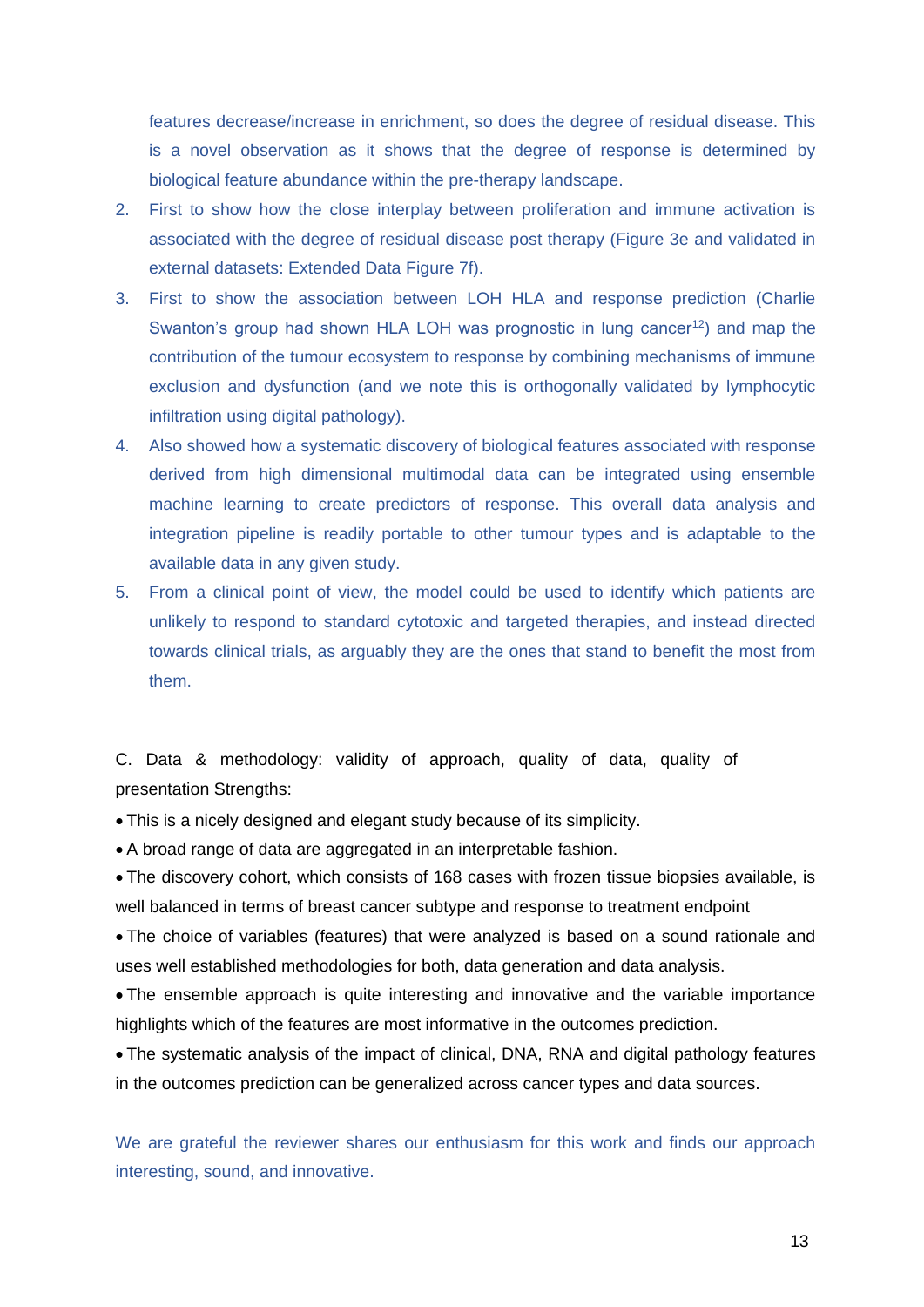Weaknesses:

 Cohort sizes are relatively small and it is unclear whether all the features used in the model can be obtained from FFPE tissues. This would be important to mention because of its clinical relevance.

**Cohort size:** This is the largest neoadjuvant breast cancer study we know of that integrates pre-therapy sWGS, deep whole exome, whole transcriptome and digital pathology data with a spectrum of response to therapy quantified at surgery.

**FFPE tissues:** Although generating genome and transcriptome data from FFPE tissues has historically been challenging, there have been substantial improvements in FFPE library preparation protocols and analytical methods within the past few years, with studies now reporting high concordance for both DNA and RNA measurements between fresh frozen and matched FFPE tumour cores<sup>13,14</sup>. Additionally, we, along with others, have shown that the shorter the time period between generating FFPE tumour material and its analysis, the better the quality of the DNA/RNA and the higher the correlation with fresh frozen tumours<sup>15</sup>. The optimization of assays for FFPE and derivation of an FFPE-adjusted predictor using an ensemble ML approach as we described here is beyond the scope of our current manuscript.

**RNA:** All the RNA-seq features obtained from fresh frozen tumours can be obtained from FFPE tumours: we have explored this by analysing an independent set of 31 breast cancer cases for which we have matched RNA sequencing data from both an FFPE core and fresh tissue core (unpublished data). As shown in similar studies<sup>13</sup>, the median whole transcriptome correlation between related samples was 0.89 (range: 0.77 – 0.98). We computed the correlation of all the RNA features used by the predictor in fresh frozen and the matched FFPE core and found a high correlation across all features  $(R: 0.44 - 0.75)$ . This gives us confidence that the RNA features required by the predictor can reliably and reproducibly be extracted from FFPE tissues.

**DNA:** We, and others, have also previously shown that the DNA features used by the model, including copy number estimation, loss of heterozygosity and mutational landscape characterisation, can be readily obtained from FFPE tumours<sup>14–16</sup>. We have used Mutect2 to call mutations in this study: this variant caller has an orientation-bias filter that is specifically designed to filter somatic variant calls for sequence context-dependent artifacts including deamination, and is therefore well suited to FFPE mutation calling.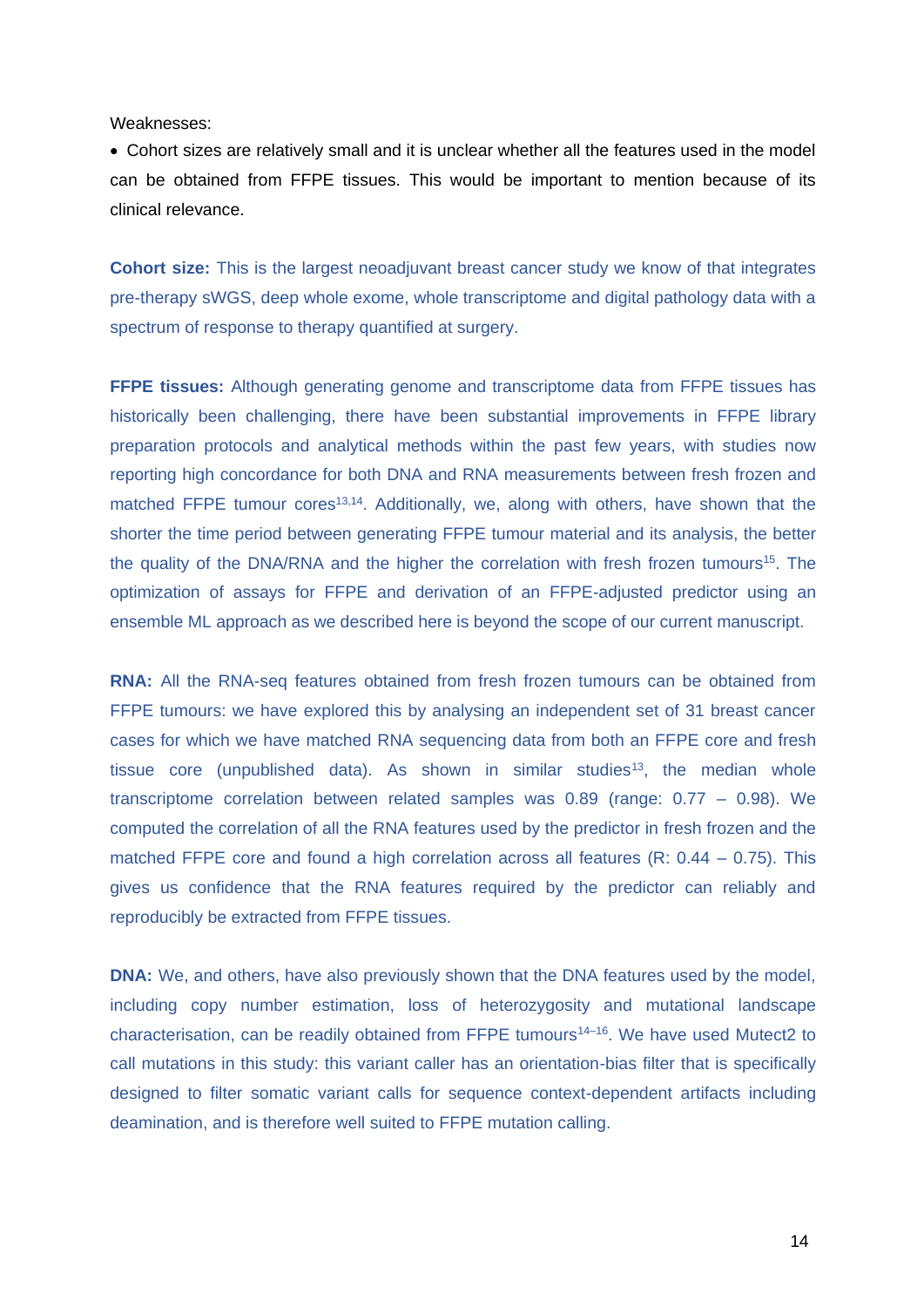**Digital pathology:** Lymphocyte density as obtained through a digital pathology analysis of FFPE slides has already been shown to be associated with  $DCR^{17,18}$ . We have used the same digital pathology algorithms in our fresh frozen tumour cohort that were used in the FFPE cohort (as described in the Methods section).

Given these observations, we are confident that all the features used by the machine learning model can be readily extracted from both FFPE and fresh frozen tumour cores, however, the performance of the model will need to be prospectively validated within the context of an FFPE cohort, as training was only done using a fresh frozen cohort. It is also worth noting that in modern clinical practice core frozen biopsies are increasingly being used to rapidly establish the diagnosis of malignancy and start treatment.

 Please include the rank list of features in the supplementary data to complement the colorbased figures.

We agree that it is important to provide the ranked list of features and we have added a Supplementary Table (Table 6) which includes, for each feature, its overall ranking and importance zscore (illustrated in Figure 4b), as well as signed importance z-scores (illustrated in Extended Data Figure 9b).

• It would be helpful to see the performance of an ensemble model that only includes the highest ranking features shown in Figure 4b and that can be applied to FFPE tissues.

As we discussed in an earlier comment, all DNA, RNA and digital pathology features that the model uses can also be extracted from data derived from FFPE tissues, so this should not be a limitation to the application of the framework we present. As shown in Extended Data Figure 9b, all features that we have selected are used by the different classification pipelines within the model to predict response, so reducing the input feature set would most likely decrease its performance.

The generation of an FFPE model is an aim that we will work towards in the future, though this will require retraining of the same machine learning architecture that we describe in this manuscript and further validation. The benefit of the model we report is that features from any type of data modality can be added or removed to generate predictions.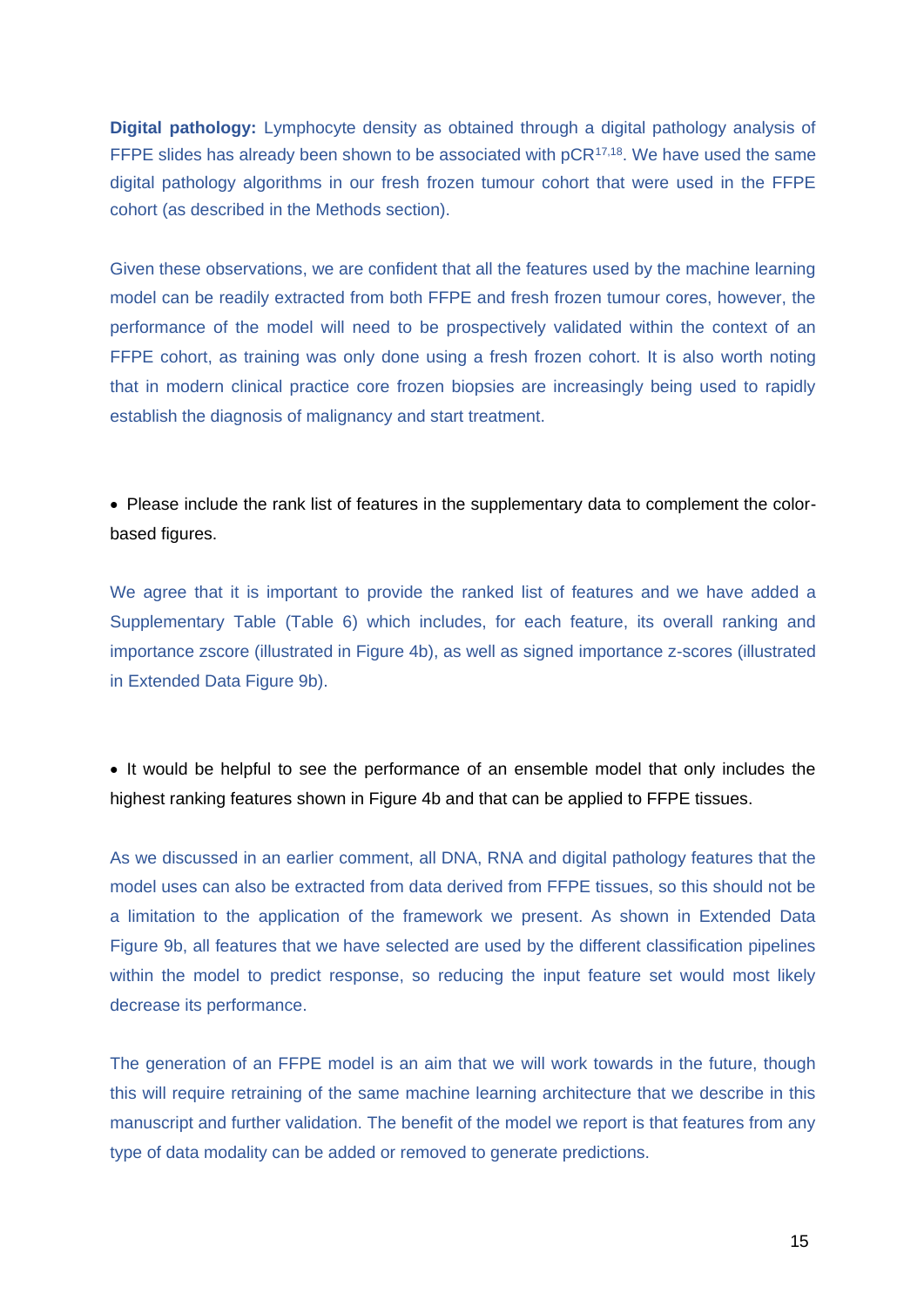#### D. Appropriate use of statistics and treatment of uncertainties

Please refer to comments from statistical reviewers

#### E.Conclusions: robustness, validity, reliability

The conclusions from the data are valid. The machine learning models were developed using a cross-validation and bootstrapping approach and individual models were fixed before testing. The ensemble approach increases the robustness. It would be helpful to understand the difference between algorithms in the outcomes prediction and to address cases that reveal a large difference in prediction results.

We are pleased to see that the referee agrees that our approach is statistically robust. We chose to include three machine learning algorithms that complement each other: random forest, as this naturally models interactions; logistic regression, as this excels at modelling smooth transitions in probabilities; and support vector classifier (SVC) as this can flexibly model large numbers of variables.

We agree that it is important to observe how the three different algorithms perform in outcome prediction. Given the space limitations in Nature we chose not to include this in the main manuscript. However, we have now generated a new extended data figure panel (Extended data Figure 9c) which shows that the output score from the three classification pipelines is highly correlated, with logistic regression having the highest correlation with SVC, and random forest having lower correlations. (Figure R2.3).



Figure R2.3 (Extended Data Figure 9b in manuscript) Correlation of the three classification pipeline scores across the training dataset (\*: p<0.05, \*\*: p<0.01, \*\*\*: p<0.001, \*\*\*\*: p<0.0001).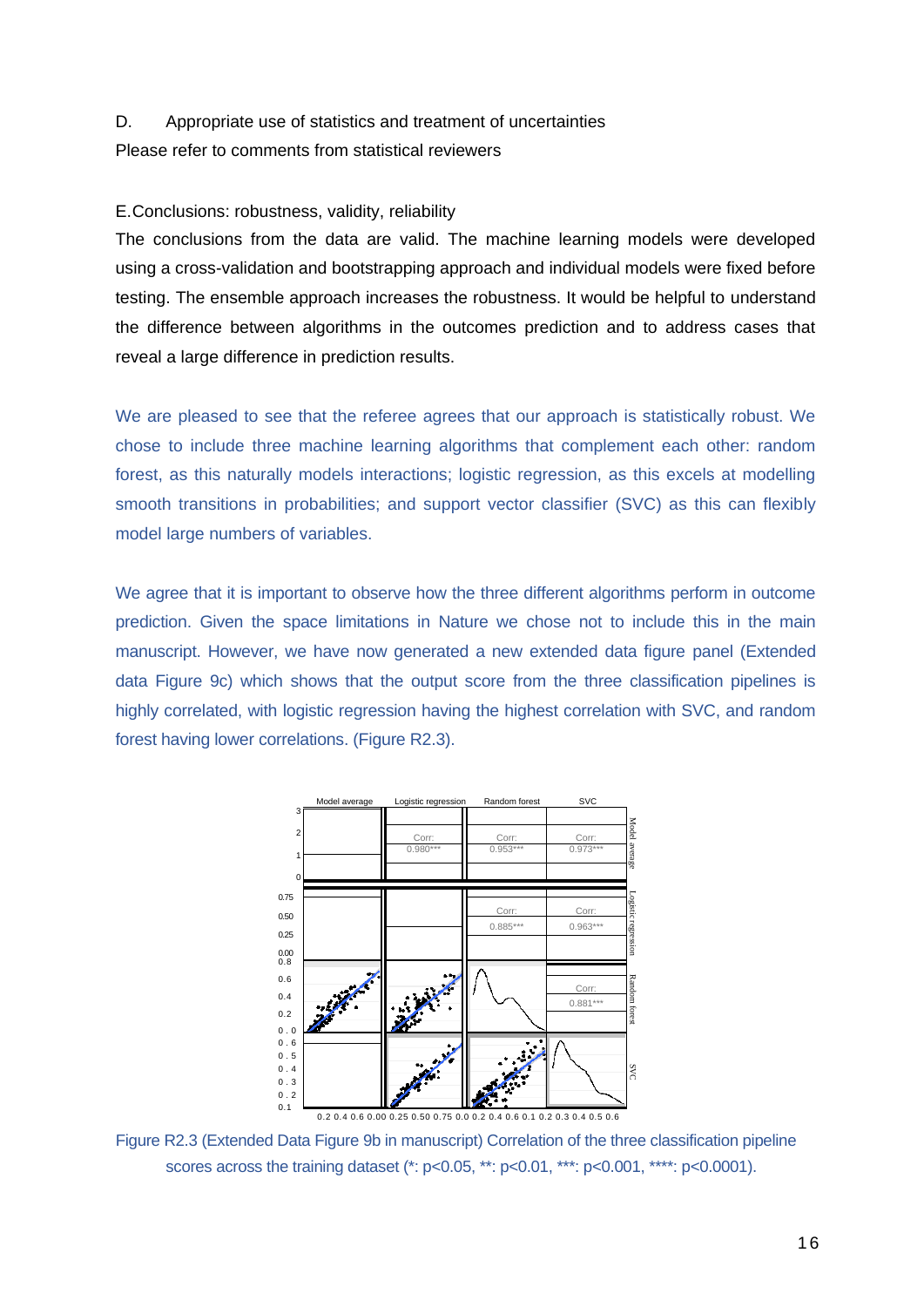We determined cases in which the predictor score differed substantially from the model average, as suggested by the referee. We defined outliers as those in which the normalised pipeline score (pipeline score – model average score) was >2.5 standard deviations above the mean of the normalised score for the group, and for illustration highlight the top results from this analysis in Table R3.1, which confirms that by using three different machine learning algorithms, followed by model averaging, the robustness of the final predictor score increases.

|        | LR score | <b>RF</b> score | <b>SVC</b> score | <b>Final model</b><br>average | <b>Response</b><br>observed |
|--------|----------|-----------------|------------------|-------------------------------|-----------------------------|
| Case 1 | 0.73     | 0.73            | 0.5              | 0.65                          | pCR                         |
| Case 2 | 0.72     | 0.34            | 0.5              | 0.52                          | <b>RCB-I</b>                |
| Case 3 | 0.58     | 0.38            | 0.36             | 0.44                          | <b>RCB-II</b>               |
| Case 4 | 0.04     | 0.34            | 0.13             | 0.17                          | <b>RCB-III</b>              |

Table R3.1 Cases with a discrepancy between pipeline predictor scores. Algorithms that give a result that is most in keeping with response observed shown in red.

We also want to highlight that our ensemble approach is based on statistical model averaging, which has been shown under certain conditions that produce estimators that minimize the mean squared error (MSE) among point estimators and with an optimal predictive distribution<sup>19</sup> (although we note here that we haven't performed formal statistical model averaging). Given that the discrepancies within the individual classification pipeline scores lie in the differing features used by the models, which are showcased in Extended Figure 9b, we have chosen not to go through these cases individually in the manuscript.

F.Suggested improvements: experiments, data for possible revision.

Please see suggestions in section C.

G. References: appropriate credit to previous work? The reference section is adequate.

H. Clarity and context: lucidity of abstract/summary, appropriateness of abstract, introduction and conclusions

The manuscript is well written and balanced. It should be easy to understand by reader from different disciplines. The expanded data and methods sections contain enough depth to allow evaluation by subject matter experts.

We note the referee grades our manuscript as accessible to a broad audience, with experts able to delve into the finer detail of the analyses through a review of the expanded data and methods and supplementary details.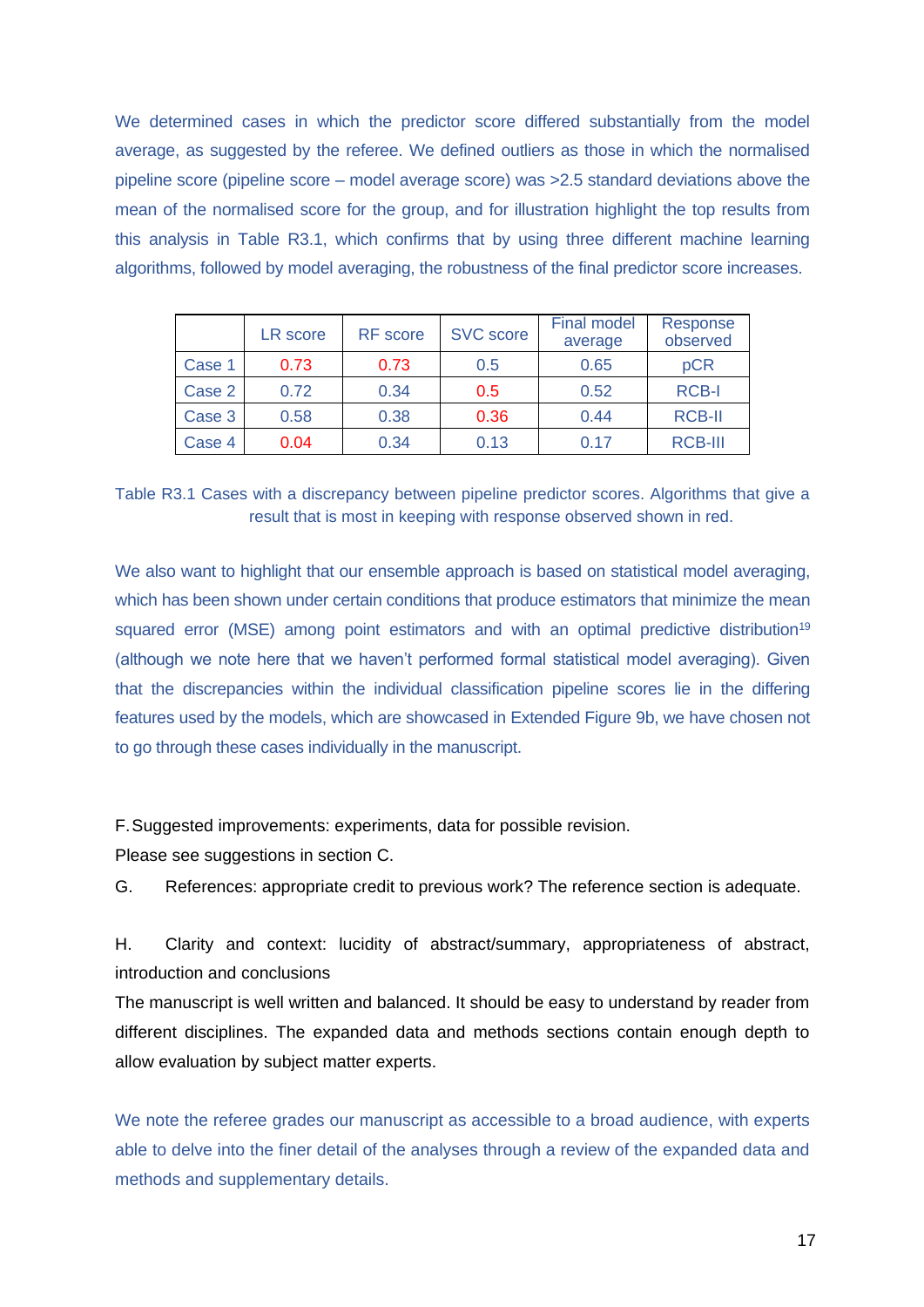#### **Referee 3:**

This submission from Sammut et al. details the development, training, and independent validation of a multi-omic machine learning (ML) predictor of neoadjuvant therapeutic response across the major subtypes of breast cancer (ER+, HER2+, triple negative). The key finding is that the fully integrated model that incorporates clinical/pathological, DNA, RNA, digital pathology, and treatment data yielded the best performance (precision-recall AUC=0.87 in the validation set from the ARTemis trial), although the importance of treatment data was not weighted as highly by the model. Other important results include the finding that although the training set considered response as binary (pathological complete response (pCR) versus residual disease), the fully integrated model could subdivide residual disease into three categories of residual cancer burden (RCB).

Originality and significance are deemed high. ML prediction of neoadjuvant therapeutic response has long needed a rigorous incorporation of tumor microenvironment variables, including (and perhaps especially) the immune response, and to do so here through precisionrecall approaches to account for imbalanced observations is a strength. An additional strength is the inclusion of an ensemble classification approach. The work is of excellent quality, results are clearly explained, the manuscript is well-written, and for the most part the study is statically robust.

We acknowledge the very positive and thorough review, including commenting on originality and significance of our study, as well as highlighting the strengths and quality of both the analysis and findings.

Three points for the authors which, if addressed, would improve understanding and perhaps uptake of this ML predictor are as follows. One, it is a little perplexing that treatment parameters/features appear to be less important to the overall integrated training model (Figure 4b, Extended Data Figure 9b), as they are omitted from the description of the results on manuscript page 12.

We agree with the referee that treatment parameters are less important to the overall training model. By including these parameters, we have shown that it is the biology of the disease that is predominantly driving response to therapy. It is worth noting that the significance is also lower due to collinearity: most HER2+ patients are treated with anthracycline followed by a taxane (+anti-HER2 therapy), whilst most HER2- patients are treated with taxane followed by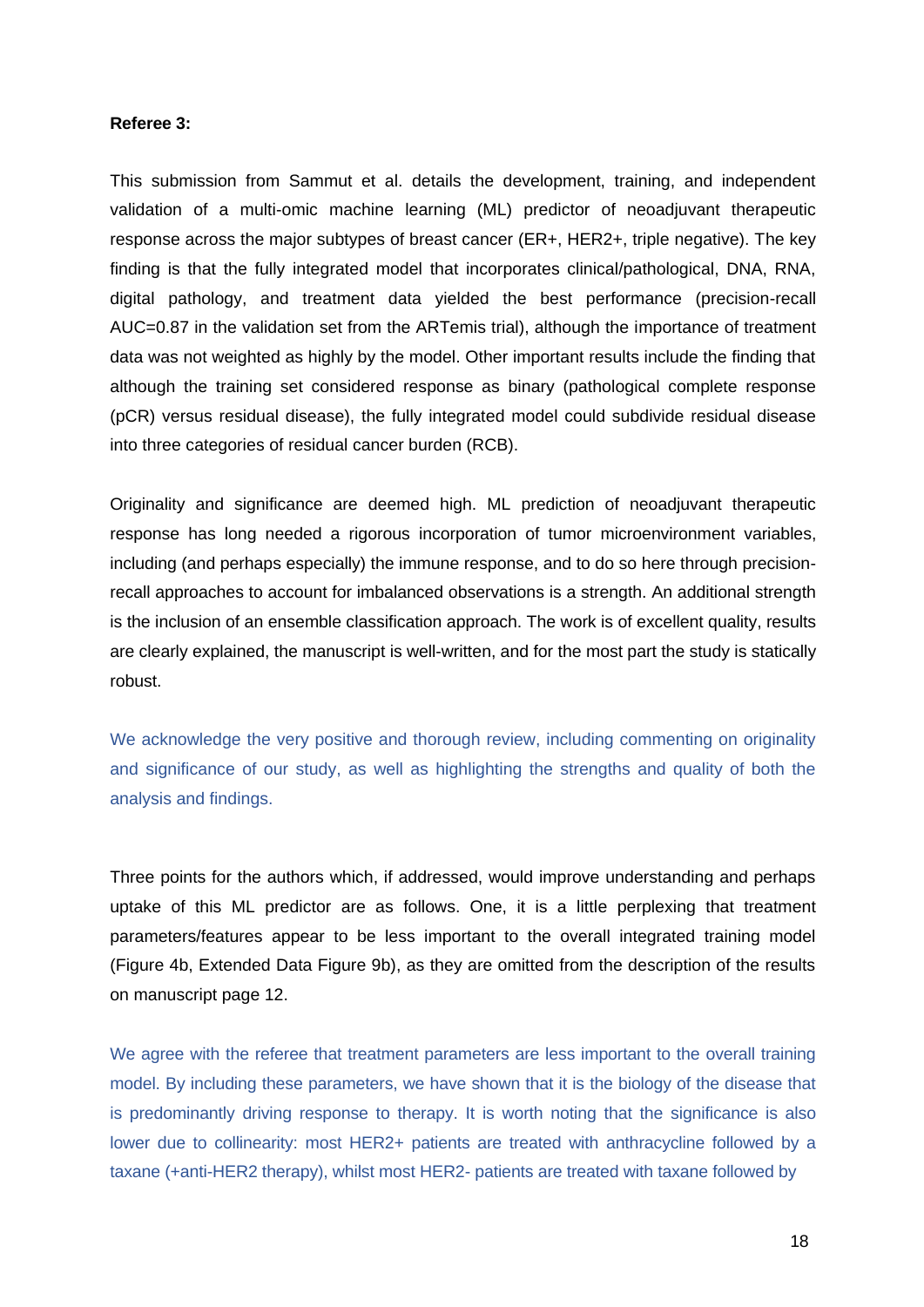an anthracycline. As some cases were treated with anthracycline-free regimens, and there was heterogeneity in the number of chemotherapy cycles delivered, it was important to include these variables to explore whether a gain could be obtained from adding this. Extended Data Figure 9b shows that the ML algorithms do use these therapy features in the final model, showing that there is some benefit to including them.

Two, the importance and signed importance z-scores for model features in these same figures suggest that clinical/pathological data such as HER2 status, ER status, and histological grade also contribute relatively little to overall classification, although this varies between individual models.

We agree that the integrated models do not rely on clinical ER and HER2 data but rather preferentially use the expression of *ERBB2* and *ESR1* to make predictions. This has previously been reported by others, where expression was a stronger predictor of response than classical pathology phenotypes $20,21$ .

We explored this further by looking at *ESR1* and *ERBB2* expression in the discovery dataset. Figure R3.1a shows the distribution of *ERBB2* expression across all pathology HER2+ tumours. Despite all being HER2+, tumours that attained pCR or RCB-I had much higher expression of *ERBB2* than those that did not. Likewise, within clinically ER+ tumours, tumours that attained pCR had much lower *ESR1* expression (Figure R3.1b). For this reason, the machine learning framework gives a much higher weighting to the continuous RNA expression, rather than the binarized ER/HER2 pathology status (Extended Data Figure 9b). Similarly, the framework prefers to use continuous variables of proliferation (eg taxane score based on RNA expression), rather than the categorical histopathological grade.



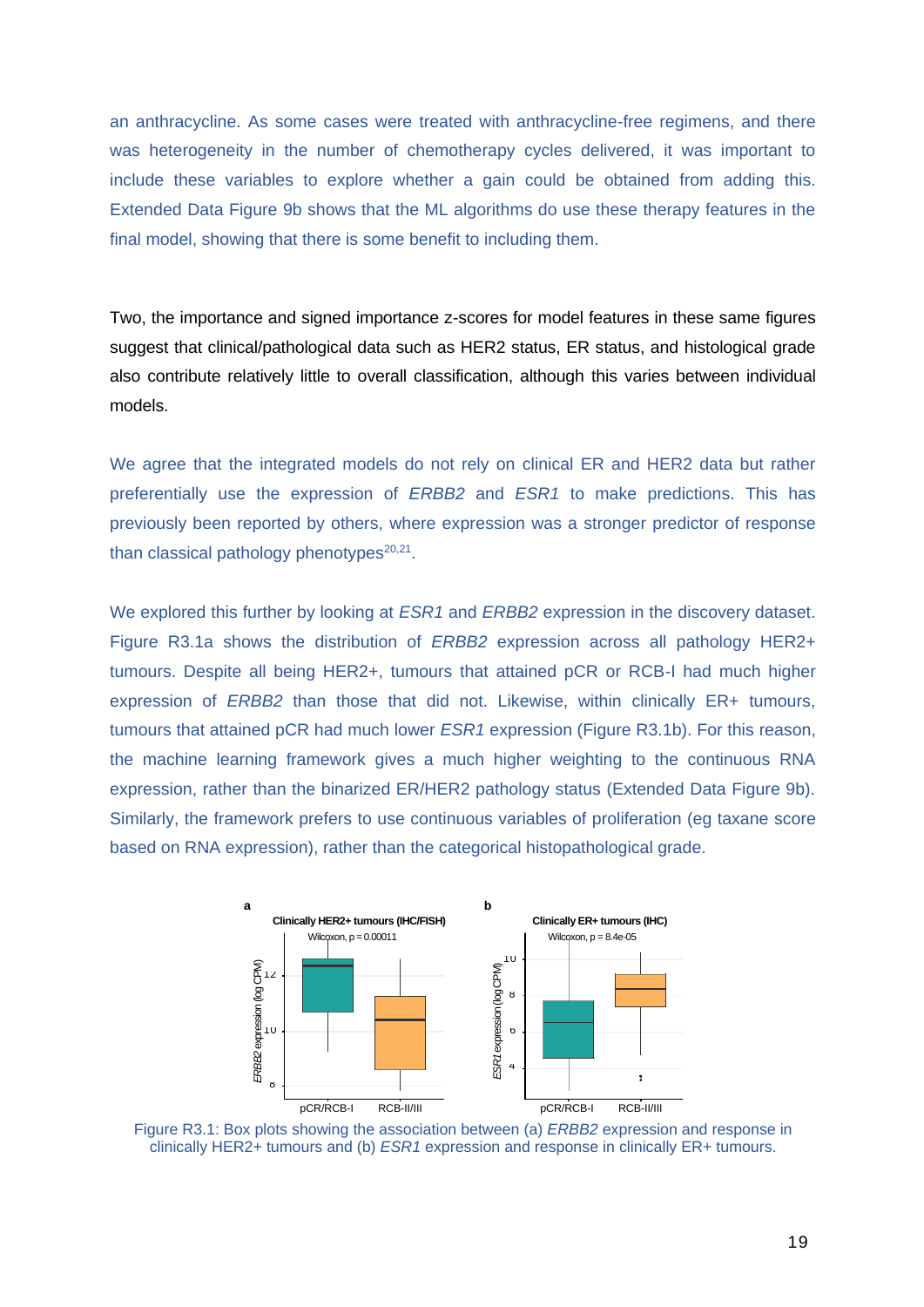Three, while the overall classifier takes an average of the three algorithms, across the board the random forest approach appears to discount immune features. What is the reason for this?

The random forest classification models naturally high-level interactions and, as shown in Extended Figure 9b, appears to be strongly and predominantly relying on lymphocyte density to model immune infiltration and using LOH HLA to a lesser degree to model immune evasion. We hypothesise that these interactions are sufficient for it to model immune modulation and, as a result, the algorithm relies less on expressed neoantigens, STAT1 score, T cell dysfunction and exclusion to make predictions.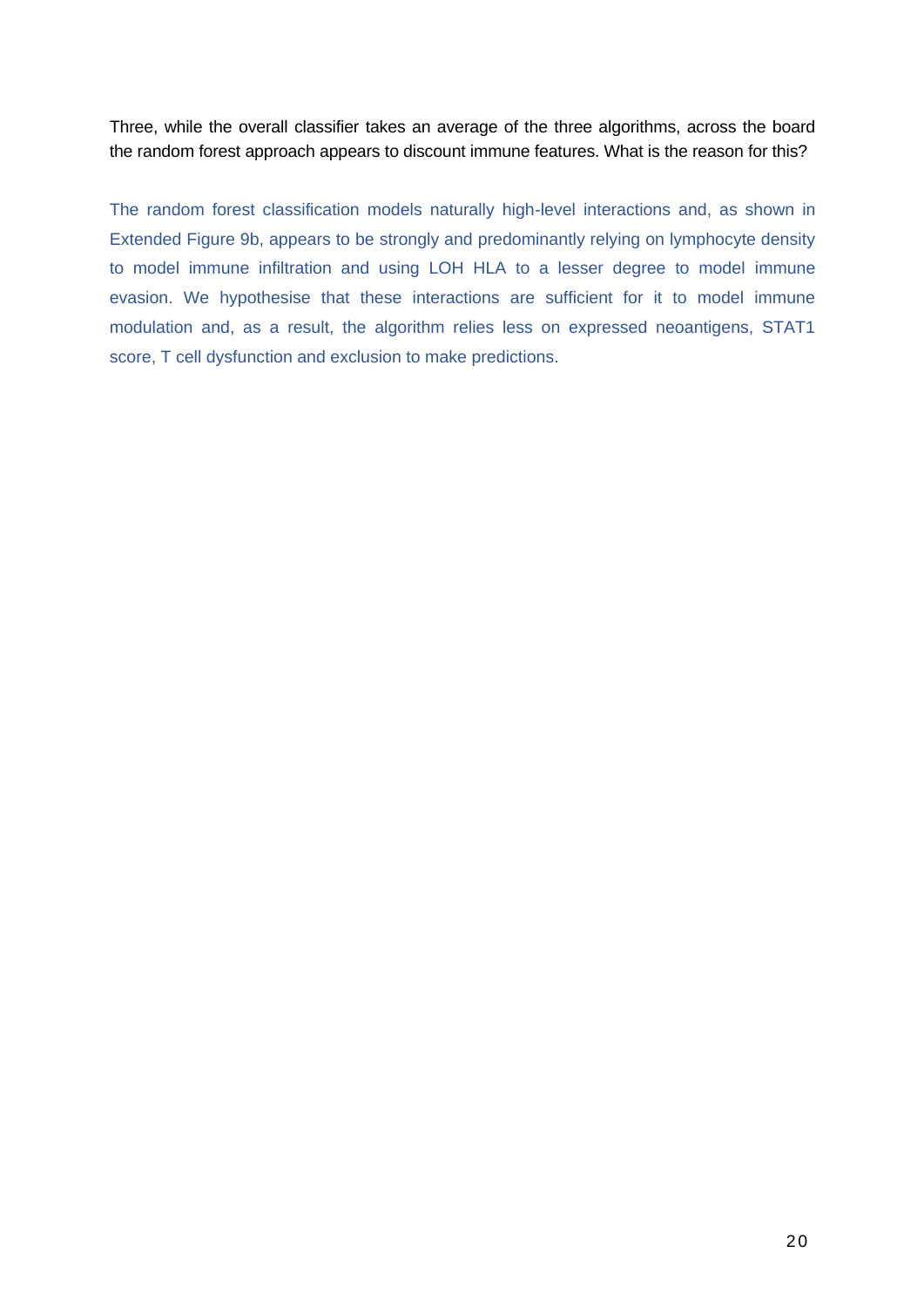#### **Referee 4:**

The authors collected clinical, digital pathology, genomic and transcriptomic profiles pretreatment biopsies of breast tumors from 168 patients treated with chemotherapy +/-HERtargeted therapy prior to surgery. First, they performed statistical analysis to identify features associated with pathological complete response (pCR) using each modality separately. Then, they developed machine learning models to predict pathological complete response (pCR) using all modalities. They also validated their results using an independent dataset. The statistical and machine learning methods used seem sound. Overall, the manuscript is clear and accessible. This work would be of interest to breast cancer research community. Novelty of results are outside the scope of my expertise, and I was unable to assess fully.

We would like to thank the referee for taking the time to go through our manuscript and for the positive comments. We are particularly pleased to hear that the statistical and machine learning methods used are sound, and that the manuscript is very clear and accessible.

#### Specific comments

-Please define the abbreviation the first time you use it in the text (e.g., OR, CI, FDR line 135)

We have amended the manuscript and ensured that abbreviations (including OR, CI, FDR, HRD) are defined the first time they are used.

-When tested using the external cohort, models built with clinical+RNA, clinical+DNA+RNA, clinical+DNA+RNA+digital pathology and fully integrated didn't show significant performance difference. Can authors comment on this in discussion section?

**Action taken:** We have added the following sentence on page 12, lines 319 - 320: *The fully integrated model relied on features obtained from all modalities of data, with RNA features having the largest contribution (Fig. 4b, Extended Data Fig. 9b).*

[-https://github.com/cclab-339brca/neoadjuvant-therapy-response-predictor](https://github.com/cclab-339brca/neoadjuvant-therapy-response-predictor) -> The link was broken. I couldn't review.

The address the reviewer has provided is slightly different from the one we included in the manuscript: it seems that when the URL was copied from the manuscript the line number in the manuscript (339) was 'inserted' within the web address.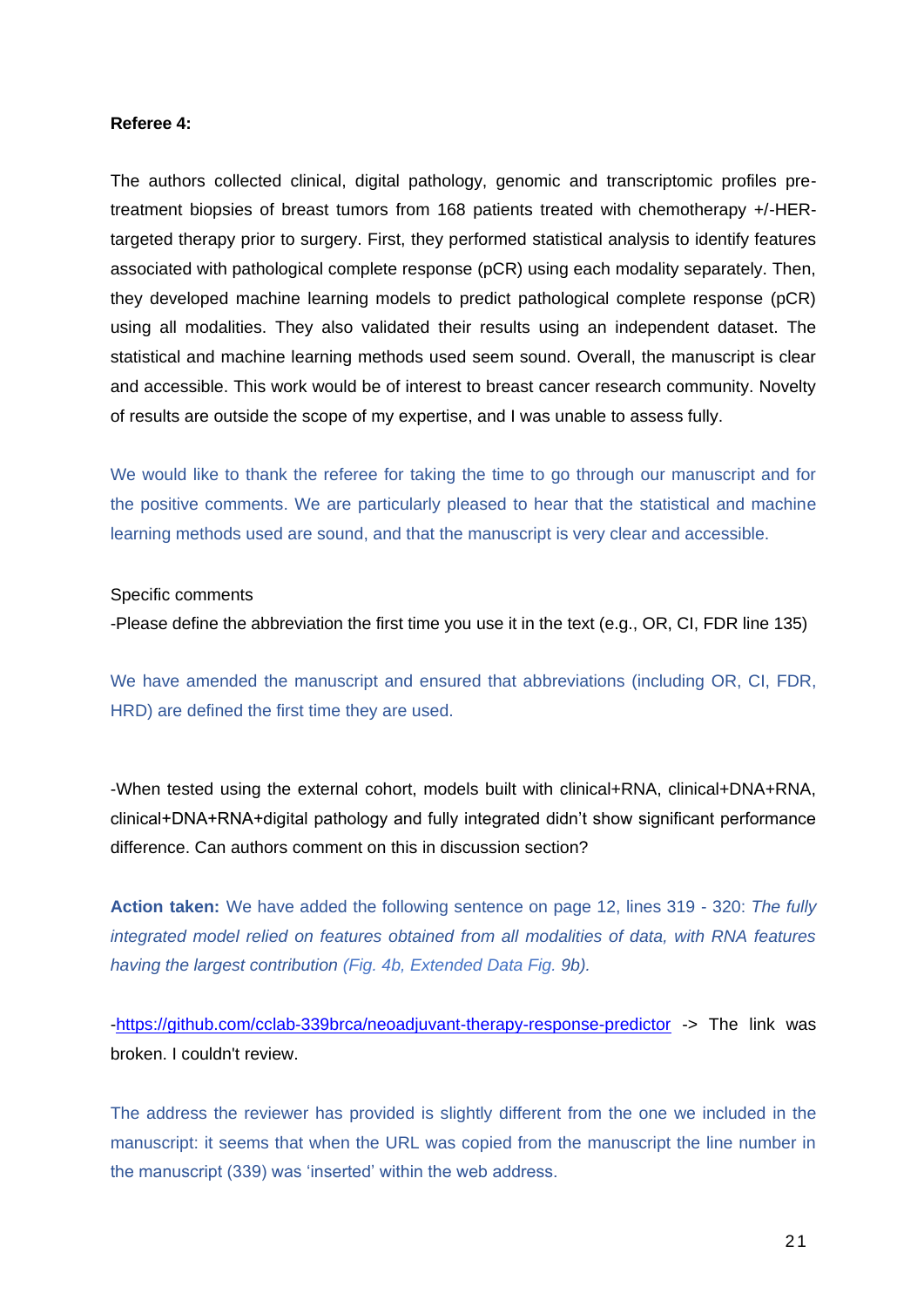All the R code used to identify the univariate associations and generate figures is currently hosted at this github site:

### <https://github.com/cclab-brca/neoadjuvant-therapy-response-predictor>

Within this main github site there is another link that points to a further repository that currently hosts the machine learning source code:

<https://github.com/micrisor/NAT-ML>

Please do let us know if you have any further issues with access. All the R code has been zipped within a password protected archive, the password to which is: **ecosystemsmalignant**

### -Figures:

--All error bars and test statistics are not defined in several corresponding figure legends.

We have gone through figure legends and ensured that test statistics are appropriately defined:

- 1. All figures with box plots now have the following entry in their legend: *"The box bounds the interquartile range divided by the median, with the whiskers extending to a maximum of 1.5 times the interquartile range beyond the box. Outliers are shown as dots."*
- 2. Panels that show data for which statistical significance has been computed using the same test have an additional grouped entry in the legend that specifies the test used.
- 3. For all figures which display confidence intervals, we have included the sentence: *"95% confidence intervals are shown."* within the legend.

--Fig 4d what does dotted line represent? Marker for training is missing.

The marker for training (the dotted line) in Figure 4d is missing from the figure legend and we have now included it as shown below:



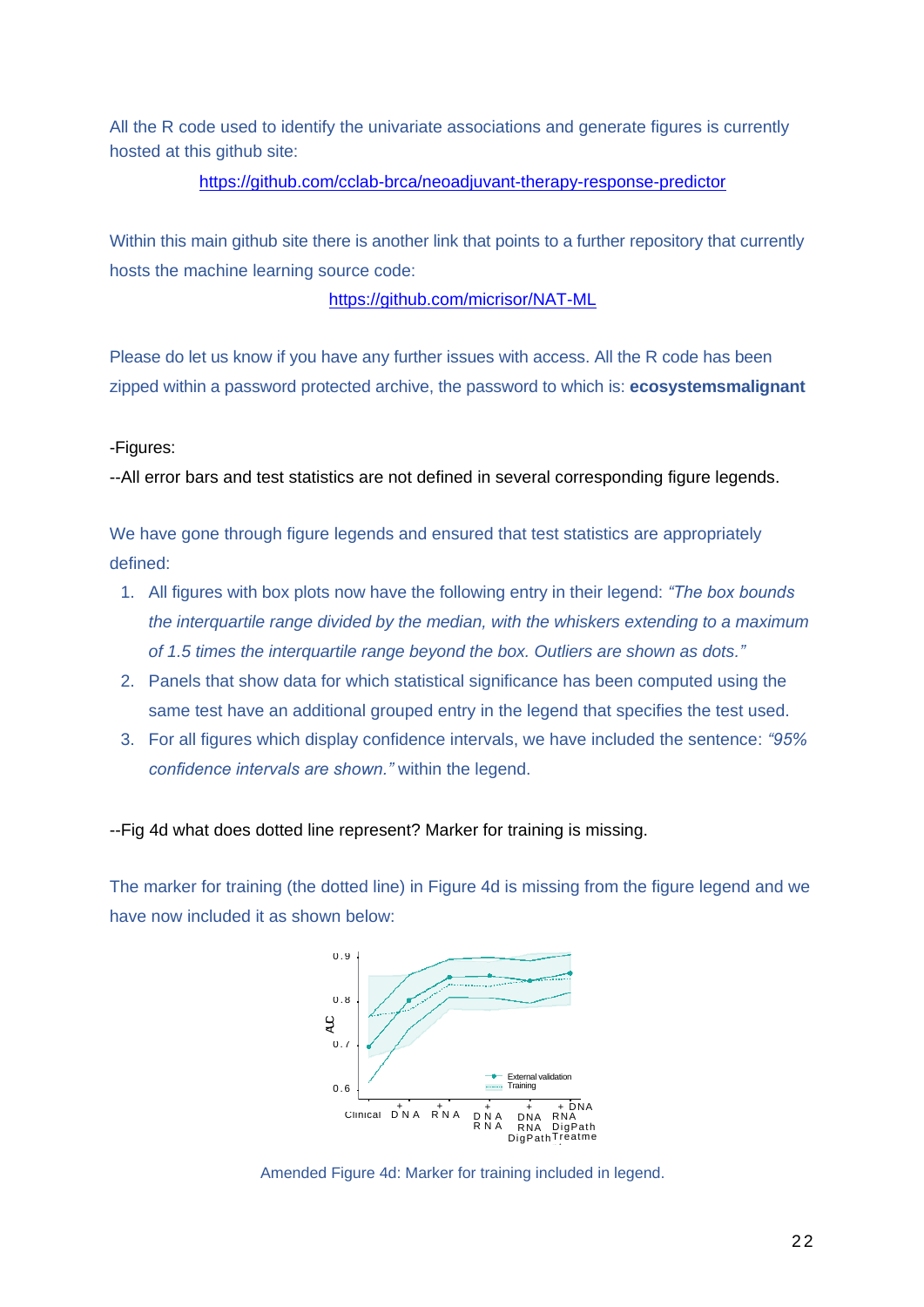### **References:**

- 1. Symmans, W. F. *et al.* Long-Term Prognostic Risk After Neoadjuvant Chemotherapy Associated With Residual Cancer Burden and Breast Cancer Subtype. *J. Clin. Oncol.* **35**, 1049–1060 (2017).
- 2. Early Breast Cancer Trialists' Collaborative Group (EBCTCG). Long-term outcomes for neoadjuvant versus adjuvant chemotherapy in early breast cancer: meta-analysis of individual patient data from ten randomised trials. *Lancet. Oncol.* **19**, 27–39 (2018).
- 3. Rueda, O. M. *et al.* Dynamics of breast-cancer relapse reveal late-recurring ERpositive genomic subgroups. *Nature* **567**, 399–404 (2019).
- 4. Nielsen, T. O. *et al.* Assessment of Ki67 in Breast Cancer: Updated Recommendations From the International Ki67 in Breast Cancer Working Group. *J. Natl. Cancer Inst.* **113**, 808–819 (2021).
- 5. Sotiriou, C. *et al.* Gene expression profiling in breast cancer: understanding the molecular basis of histologic grade to improve prognosis. *J. Natl. Cancer Inst.* **98**, 262–72 (2006).
- 6. Bertucci, F. *et al.* Comparison of the prognostic value of genomic grade index, Ki67 expression and mitotic activity index in early node-positive breast cancer patients. *Ann. Oncol. Off. J. Eur. Soc. Med. Oncol.* **24**, 625–32 (2013).
- 7. Rouzier, R. *et al.* Nomograms to predict pathologic complete response and metastasis-free survival after preoperative chemotherapy for breast cancer. *J. Clin. Oncol.* **23**, 8331–9 (2005).
- 8. Lee, J. K. *et al.* Prospective comparison of clinical and genomic multivariate predictors of response to neoadjuvant chemotherapy in breast cancer. *Clin. Cancer Res.* **16**, 711–8 (2010).
- 9. Jin, X. *et al.* A nomogram for predicting pathological complete response in patients with human epidermal growth factor receptor 2 negative breast cancer. *BMC Cancer* **16**, 606 (2016).
- 10. Pu, S. *et al.* Nomogram-derived prediction of pathologic complete response (pCR) in breast cancer patients treated with neoadjuvant chemotherapy (NCT). *BMC Cancer* **20**, 1120 (2020).
- 11. Wishart, G. C. *et al.* PREDICT: a new UK prognostic model that predicts survival following surgery for invasive breast cancer. *Breast Cancer Res.* **12**, R1 (2010).
- 12. Rosenthal, R. *et al.* Neoantigen-directed immune escape in lung cancer evolution. *Nature* **567**, 479–485 (2019).
- 13. Newton, Y. *et al.* Large scale, robust, and accurate whole transcriptome profiling from clinical formalin-fixed paraffin-embedded samples. *Sci. Rep.* **10**, 17597 (2020).
- 14. Chong, I. Y. *et al.* The Mutational Concordance of Fixed Formalin Paraffin Embedded and Fresh Frozen Gastro-Oesophageal Tumours Using Whole Exome Sequencing. *J. Clin. Med.* **10**, (2021).
- 15. Chin, S.-F. *et al.* Shallow whole genome sequencing for robust copy number profiling of formalin-fixed paraffin-embedded breast cancers. *Exp. Mol. Pathol.* **104**, 161–169 (2018).
- 16. Luo, R. *et al.* Whole-exome sequencing identifies somatic mutations and intratumor heterogeneity in inflammatory breast cancer. *NPJ breast cancer* **7**, 72 (2021).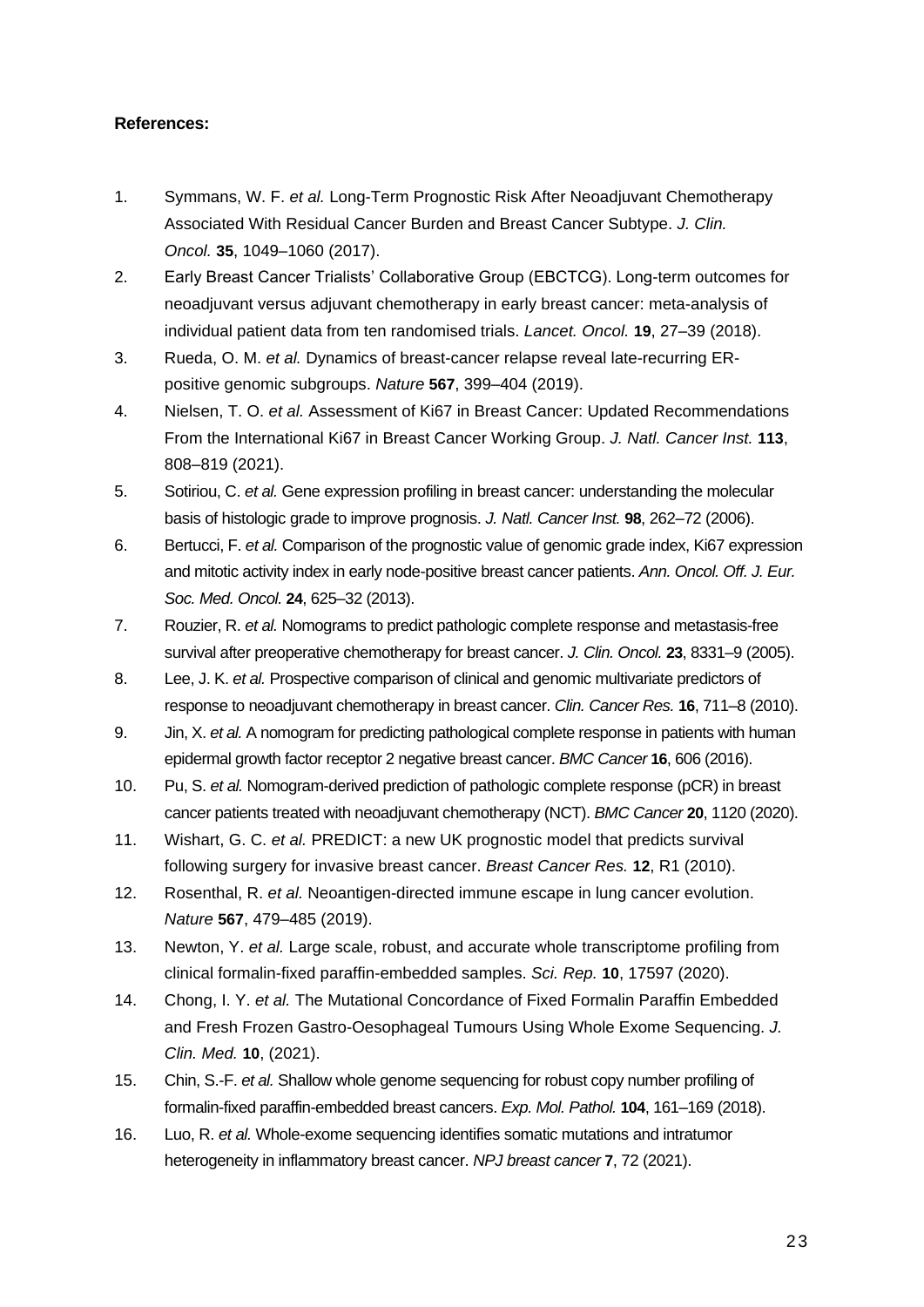- 17. Ali, H. R. *et al.* Computational pathology of pre-treatment biopsies identifies lymphocyte density as a predictor of response to neoadjuvant chemotherapy in breast cancer. *Breast Cancer Res.* **18**, 21 (2016).
- 18. Ali, H. R. *et al.* Lymphocyte density determined by computational pathology validated as a predictor of response to neoadjuvant chemotherapy in breast cancer: secondary analysis of the ARTemis trial. *Ann. Oncol.* **28**, 1832–1835 (2017).
- 19. Raftery, A. E. & Zheng, Y. Discussion. *J. Am. Stat. Assoc.* **98**, 931–938 (2003).
- 20. Venet, D. *et al.* Copy number aberration analysis to predict response to neoadjuvant anti-HER2 therapy: results from the NeoALTTO phase III clinical trial. *Clin. Cancer Res.* (2021) doi:10.1158/1078-0432.CCR-21-1317.
- 21. Swain, S. M. *et al.* NSABP B-41, a Randomized Neoadjuvant Trial: Genes and Signatures Associated with Pathologic Complete Response. *Clin. Cancer Res.* **26**, 4233–4241 (2020).